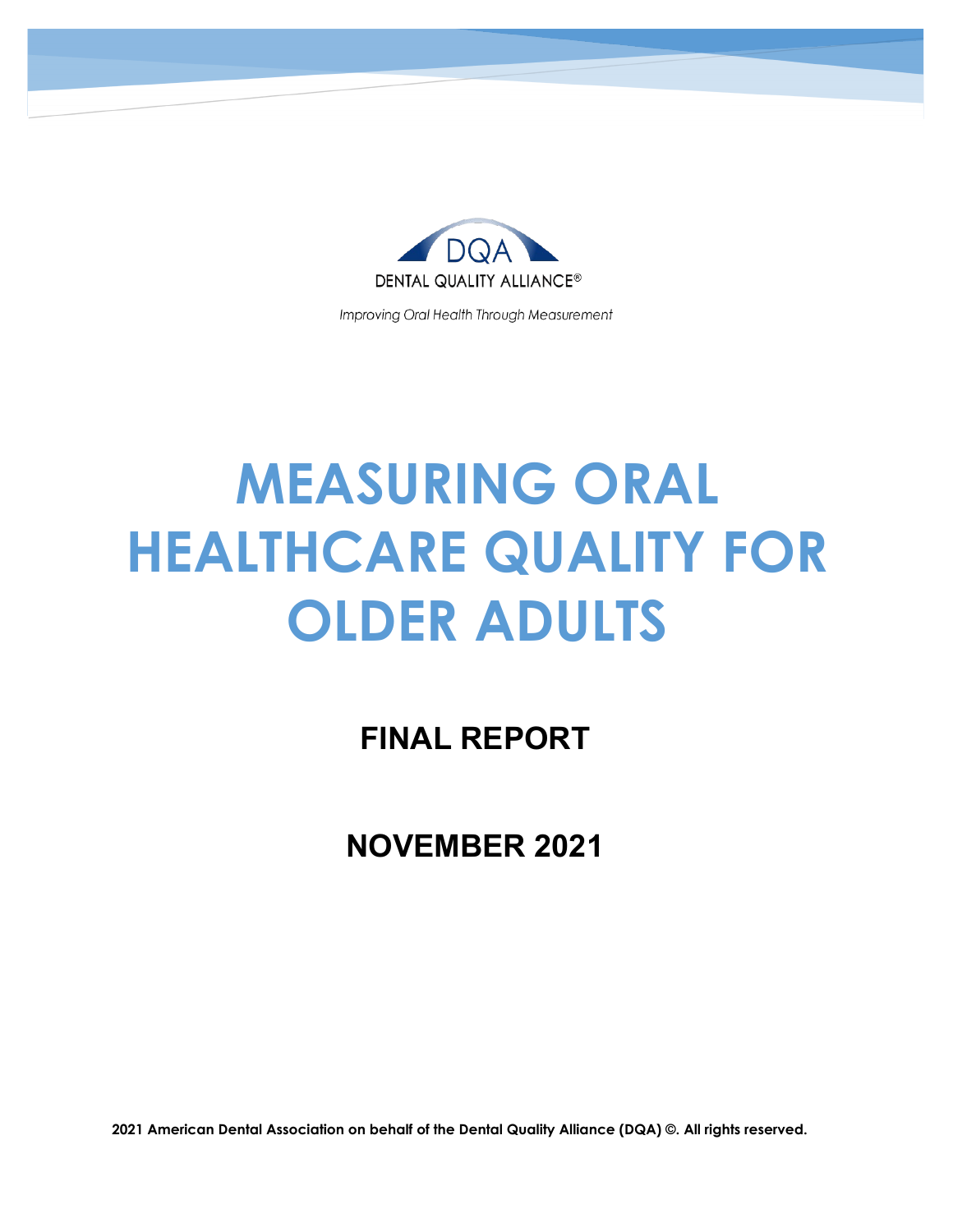# Contents

| Appendix B: Current DQA Program/ Plan Level Claims Administrative Data-Based Quality    |
|-----------------------------------------------------------------------------------------|
| Appendix C: Public Comments Received On Draft Report "Measuring Oral Healthcare Quality |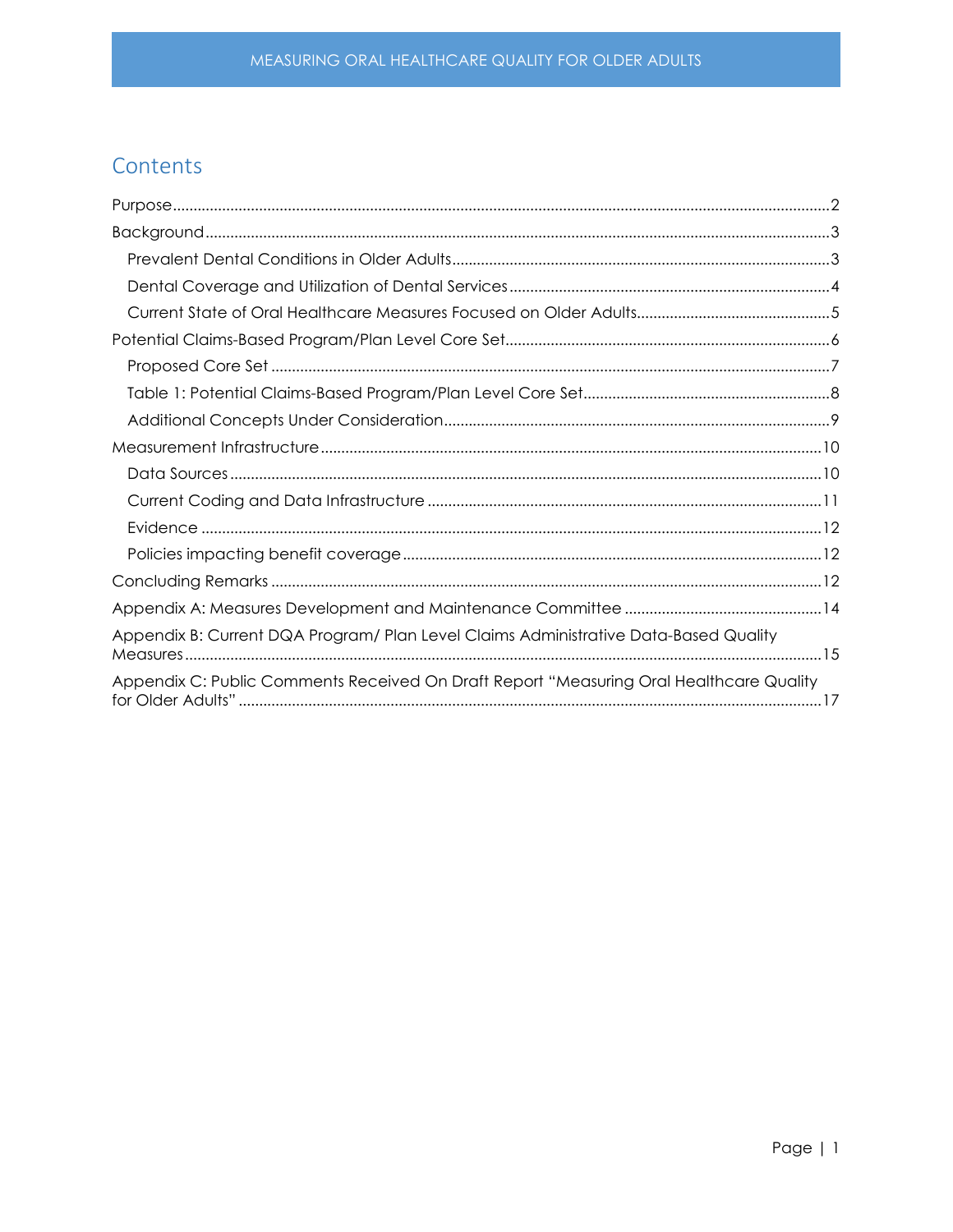# <span id="page-2-0"></span>**Purpose**

The purpose of this report is to present the current state of oral healthcare quality measures focused on adults aged 65 years or older and to propose a potential starter set of claims-based program- or plan-level quality measures for this population. This effort is pursuant to a goal identified in the 2021 Dental Quality Alliance (DQA) Operating Plan:

*Explore measures related to the oral health of the geriatric population*

This goal supports the DQA's stated objective to develop, maintain, and promote a core set of DQA recognized oral healthcare quality measures that address domains of quality that are consistent with the six aims for the health care system, proposed by the Institute of Medicine (IOM). The six aims are that the health care system should be: safe, effective, patient-centered, timely, efficient, and equitable.<sup>[1](#page-2-1)</sup>

A draft report summarizing an initial assessment on this topic was published for public comment. Stakeholder feedback has been critical to DQA's processes. This report incorporates that feedback. **The DQA appreciates each and every piece of [stakeholder feedback](#page-17-0) it received in response to the call for public comment to its draft report.** 

**The DQA acknowledges the members of its [Measures Development & Maintenance Committee](#page-13-0)  [\(MDMC\)](#page-13-0) that led this work.** 

<span id="page-2-1"></span><sup>&</sup>lt;sup>1</sup> The Institute of Medicine Committee on Quality of Health Care in America. Crossing the quality chasm: A new health system for the 21st century. Washington, DC: National Academies Press (US); 2001.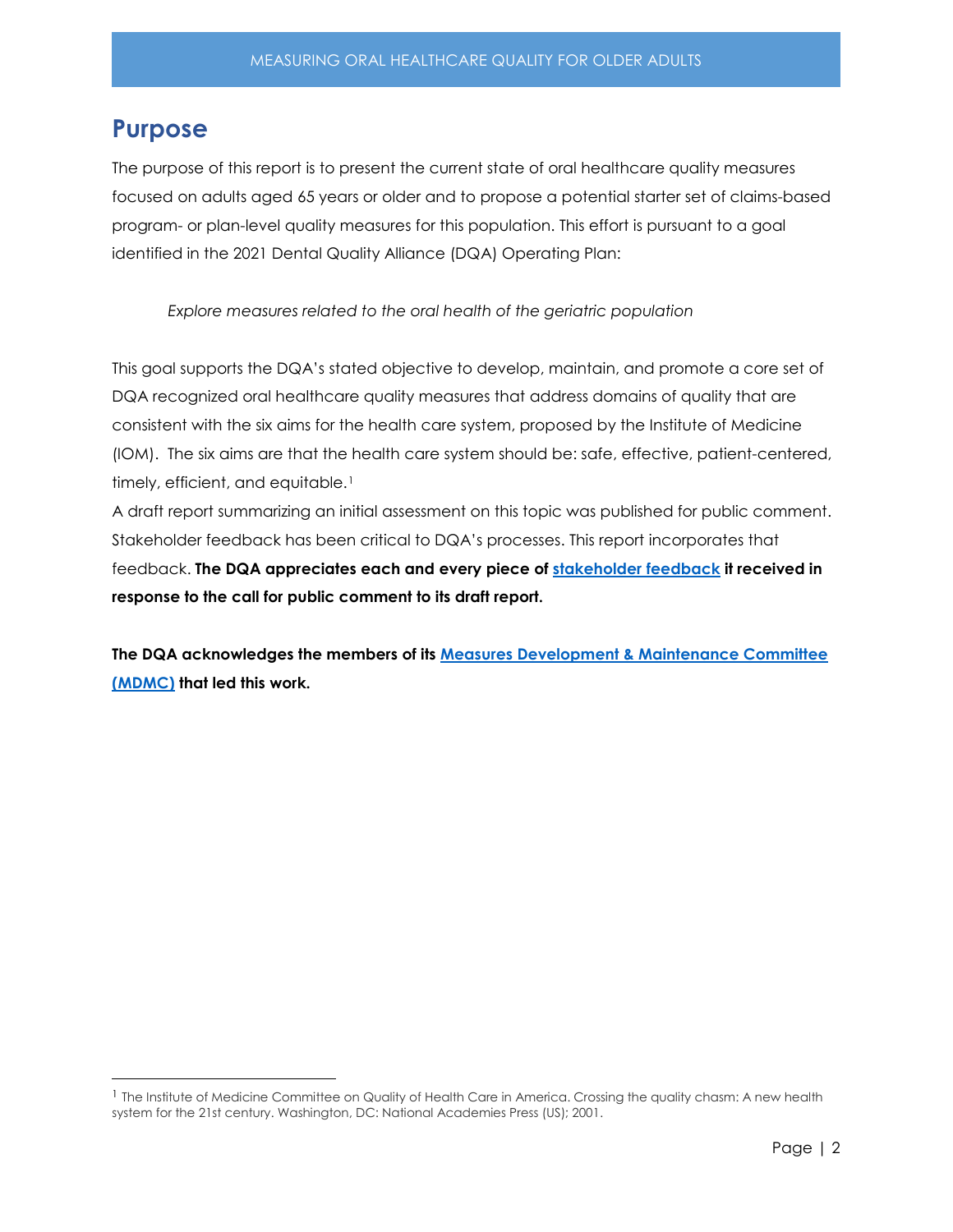# <span id="page-3-0"></span>**Background**

The number of retiring baby boomers is expanding. In 2021, there were approximately 63.6 million Medicare beneficiaries, up from approximately 61.5 million in 2019.[2](#page-3-2) The United States (U.S.) Census Bureau projects that the U.S. population aged 65 years or older (seniors) will grow by 9 percentage points from 2016 to 2060. This makes it the fastest growing age group. By 2035, the number of adults over 65 years will be greater than the number of people under 18 years.<sup>[3](#page-3-3)</sup>

#### <span id="page-3-1"></span>Prevalent Dental Conditions in Older Adults

Poor oral health during old age mostly manifests in high caries experience, high prevalence rates of advanced periodontal disease, severe tooth loss, dry mouth, and oral pre-cancer or cancer.[4](#page-3-4) According to the Centers for Disease Control and Prevention (CDC), the most prevalent [oral health concerns](https://www.cdc.gov/oralhealth/basics/adult-oral-health/adult_older.htm) for adults older than 65 years of age include:

- **Untreated tooth decay.** Nearly all adults (96%) aged 65 years or older have had a cavity; 1 in 5 have untreated tooth decay.
- **Gum disease.** A high percentage of older adults have gum disease. About 2 in 3 (68%) adults aged 65 years or older have gum disease.
- **Tooth loss.** Nearly 1 in 5 adults aged 65 or older have lost all of their teeth. Complete tooth loss is twice as prevalent among adults aged 75 and older (26%) compared with adults aged 65-74 (13%).
- **Oral cancer.** Cancers of the mouth (oral and pharyngeal cancers) are primarily diagnosed in older adults; median age at diagnosis is 62 years.[5](#page-3-5)

Older adults are more likely to take both prescription and over-the-counter drugs. Many of these medications can cause dry mouth. Reduced saliva flow increases the risk of cavities. The interrelationship between oral health and general health is particularly pronounced among

<span id="page-3-2"></span> <sup>2</sup> Centers for Medicare & Medicaid Services. CMS Fast Facts. November 2021. Office of Enterprise Data & Analytics, Office of the Actuary. Available from[: https://www.cms.gov/research-statistics-data-and-systems/statistics-trends-and](https://www.cms.gov/research-statistics-data-and-systems/statistics-trends-and-reports/cms-fast-facts/index.html)[reports/cms-fast-facts/index.html.](https://www.cms.gov/research-statistics-data-and-systems/statistics-trends-and-reports/cms-fast-facts/index.html) Accessed December 6, 2021.

<span id="page-3-3"></span><sup>3</sup> United States Census. An Aging Nation: Projected Number of Children and Older Adults. March 13, 2018. Available from: [https://www.census.gov/library/visualizations/2018/comm/historic-first.html.](https://www.census.gov/library/visualizations/2018/comm/historic-first.html) Accessed August 3, 2021.

<span id="page-3-4"></span><sup>4</sup> Petersen PE, Ogawa H. Promoting Oral Health and Quality of Life of Older People - The Need for Public Health Action. Oral Health Prev Dent. 2018;16(2):113-124. doi: 10.3290/j.ohpd.a40309. PMID: 29736489.

<span id="page-3-5"></span><sup>5</sup> Centers for Disease Control and Prevention. Older Adult Oral Health. Available from:

[https://www.cdc.gov/oralhealth/basics/adult-oral-health/adult\\_older.htm.](https://www.cdc.gov/oralhealth/basics/adult-oral-health/adult_older.htm) Accessed August 3, 2021.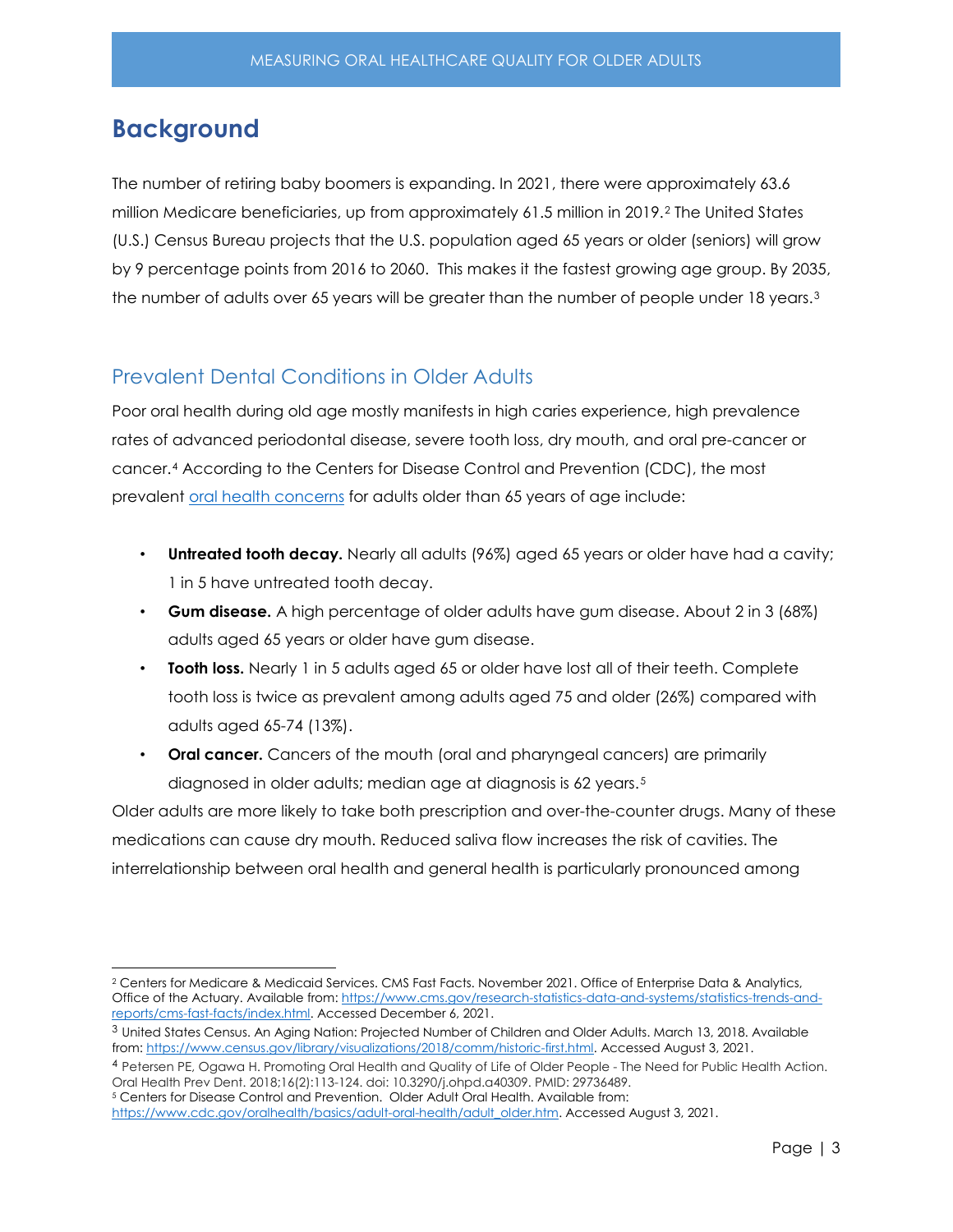older people. [6](#page-4-1),[7](#page-4-2) Further, research indicates that oral health status is associated with frailty in older adults, $8$  which should be an important consideration in clinical care for this population. $9$ 

Poor oral health is also correlated with socio-economic factors. Low-income and minority seniors are more likely to have untreated caries-related lesions than high-income and white seniors. During the period 2011-2014, 33.5 percent of seniors living below the poverty line had untreated caries-related lesions, compared to 7.0 percent of high-income seniors.[10](#page-4-5) Additionally, 39.0 percent of Mexican American and 31.1 percent of non-Hispanic Black seniors had untreated caries-related lesions compared to 14.1 percent of non-Hispanic white seniors.[11](#page-4-6)

# <span id="page-4-0"></span>Dental Coverage and Utilization of Dental Services

Approximately 37 percent of seniors have some source of dental coverage[.12](#page-4-7) About 26 percent have private dental coverage. 11 percent have some form of public dental coverage (e.g., Medicaid, Veterans Affairs, or Tricare). The remaining 63 percent of seniors do not have dental coverage, representing almost two-thirds of the older adult population. Of those with private dental benefits, approximately 86 percent obtain their dental benefits via a Medicare Advantage (Medicare Part C) plan.[13](#page-4-8)

According to the American Dental Association Health Policy Institute, 3.3 percent of seniors visited the dentist at least once in 2016.[14](#page-4-9) Among seniors with private dental coverage, 68.7 percent had at least one dental visit. Among those with public dental coverage, 16.1 percent

<span id="page-4-1"></span> <sup>6</sup> Rohr-Inglehart M, Bagramian RA. Oral HealthRelated Quality of Life. Chicago, IL, USA: Quintessence; 2002.

<span id="page-4-2"></span><sup>7</sup> Petersen PE, No¨rtov B. General and dental health in relation to lifestyle and social network activity among 67-year-old Danes. Scand J Prim Health Care 1989;7:225–30

<span id="page-4-3"></span><sup>8</sup> Hakeem FF, Bernabe E, Sabbah W: Association between oral health and frailty: A systematic review of longitudinal studies. Gerodontology 2019, 36(3):205–215.

<span id="page-4-4"></span><sup>9</sup> Ramsay SE, Papachristou E, Watt RG, Tsakos G, Lennon LT, Papacosta AO, Moynihan P, Sayer AA, Whincup PH, Wannamethee SG: Influence of Poor Oral Health on Physical Frailty: A Population-Based Cohort Study of Older British Men. J Am Geriatr Soc 2018, 66(3):473–479

<span id="page-4-5"></span><sup>&</sup>lt;sup>10</sup> ADA Health Policy Institute. Available from: ADA.org: HPI Oral Health and Well-being Among Seniors in the United [States.](https://www.ada.org/-/media/project/ada-organization/ada/ada-org/ada/ada/science-and-research/hpi/files/hpigraphic_0916_2.pdf?rev=46ea31a04f2f43f9ade8b183853f9ce3&hash=F766874B055B4857DDADAD98DCC17369) Accessed December 6, 2021.

<span id="page-4-6"></span><sup>11</sup> ADA Health Policy Institute. June 2017. Available from: ADA.org: HPI Infographic – [Racial Disparities in Untreated Caries](https://www.ada.org/-/media/project/ada-organization/ada/ada-org/ada/ada/science-and-research/hpi/files/hpigraphic_0617_1.pdf)  [Narrowing for Children.](https://www.ada.org/-/media/project/ada-organization/ada/ada-org/ada/ada/science-and-research/hpi/files/hpigraphic_0617_1.pdf) Accessed December 6, 2021.

<span id="page-4-7"></span><sup>&</sup>lt;sup>12</sup> ADA Health Policy Institute analysis of Medical Expenditure Panel Survey, 2016. Available from: [Microsoft Word -](https://www.ada.org/-/media/project/ada-organization/ada/ada-org/ada/ada/science-and-research/hpi/files/hpibrief_1016_1.pdf) HPI Research Brief - [Dental Care Utilization Steady Among Working-Age Adults and Children, Up Slightly Among t \(ada.org\).](https://www.ada.org/-/media/project/ada-organization/ada/ada-org/ada/ada/science-and-research/hpi/files/hpibrief_1016_1.pdf)  Accessed December 6, 2021

<span id="page-4-8"></span><sup>13</sup> ADA Health Policy Institute analysis of Medical Expenditure Panel Survey, 2016 and Kaiser Family Foundation data, 2019. Available from[: https://www.kff.org/medicare/issue-brief/the-facts-on-medicare-spending-and-financing/.](https://www.kff.org/medicare/issue-brief/the-facts-on-medicare-spending-and-financing/)  Accessed August 3, 2021.

<span id="page-4-9"></span><sup>&</sup>lt;sup>14</sup> ADA Health Policy Institute. Annual Dental Industry Report 2019. American Dental Association. February 2019.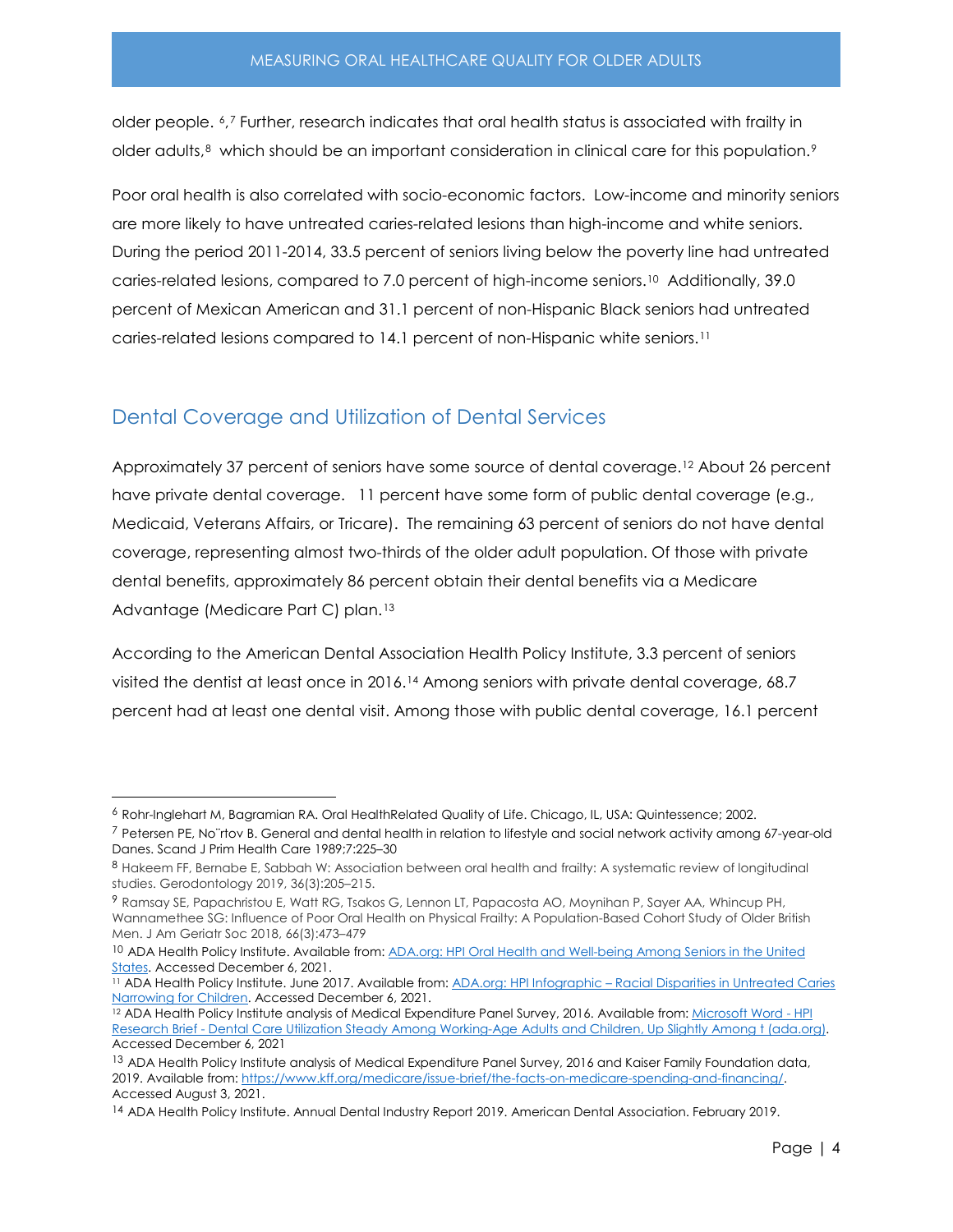visited the dentist at least once. Thirty-seven percent of seniors that do not have dental coverage visited the dentist at least once in 2016.

Utilization also varies by income, with high-income seniors much more likely to visit the dentist than low-income seniors. In 2016, 61.3 percent of high-income seniors<sup>[15](#page-5-1)</sup> visited the dentist compared with 24.4 percent of low-income seniors.[16](#page-5-2),[17](#page-5-3) This gap in utilization has widened over the past decade, with utilization among high-income seniors slowly increasing while low-income senior utilization remains constant. The contribution of economics to this disparity in utilization is reinforced when seniors are asked why they do not visit the dentist more often. Among seniors who have not visited a dentist in the past year, 69 percent of low-income seniors<sup>[18](#page-5-4)</sup> report cost as a barrier to dental care utilization, compared with 24 percent of high-income seniors.[19](#page-5-5)

### <span id="page-5-0"></span>Current State of Oral Healthcare Measures Focused on Older Adults

Several environmental scans of oral healthcare quality measurement have been conducted in recent years.[20,](#page-5-6)[21](#page-5-7),[22,](#page-5-8)[23](#page-5-9),[24](#page-5-10) Many of the oral healthcare quality measures identified in these scans have focused on the pediatric population, some on adults, and a few focused specifically on older adults. The MDMC used these scans, as a starting point, to conduct its review of the current state of oral healthcare measures specified for older adults.

The objectives of this effort were to:

- 1. Identify existing oral healthcare performance and quality measure concepts for older adults.
- 2. Identify a potential starter set of oral healthcare performance measures specified for older adults.
- 3. Conduct a preliminary assessment of the current measurement infrastructure, which is necessary to support reporting oral healthcare quality measures for older adults.

<span id="page-5-8"></span><sup>22</sup> Center for Oral Health Systems Integration and Improvement. Environmental Scan of Oral Healthcare Quality Indicators for Maternal and Child Health Population. 2018; [https://www.mchoralhealth.org/cohsii/indicators/environmental](https://www.mchoralhealth.org/cohsii/indicators/environmental-scan.php)[scan.php.](https://www.mchoralhealth.org/cohsii/indicators/environmental-scan.php) Accessed August 3, 2021.

<span id="page-5-2"></span><span id="page-5-1"></span><sup>&</sup>lt;sup>15</sup> In this analysis, high-income was defined as household incomes at or above 400 percent of the federal poverty line. <sup>16</sup> In this analysis, low-income was defined as household incomes below the federal poverty level.

<span id="page-5-3"></span><sup>&</sup>lt;sup>17</sup> ADA Health Policy Institute. Annual Dental Industry Report 2019. American Dental Association. February 2019.

<span id="page-5-5"></span><span id="page-5-4"></span><sup>&</sup>lt;sup>18</sup> In this analysis, low-income was defined as household incomes below 133 percent of the federal poverty level. <sup>19</sup> ADA Health Policy Institute. Oral Health and Well-Being in the United States. September 2016. Available from: <u>us-oral-</u><br>health-well-being.pdf (ada.org). Accessed December 6, 2021.

<span id="page-5-6"></span><sup>20</sup> Dental Quality Alliance[. Pediatric Oral Health Quality and Performance Measures: Environmental Scan.](https://www.ada.org/-/media/project/ada-organization/ada/ada-org/files/resources/research/dqa/dental-quality-measures/measure-development/dqa_2012_environmental_scan_pediatric_measures.pdf?rev=1dc76d60a11b450d8e64bb82f9e3ffe0&hash=5563A000C0210111171D951761AAEAD3) 2012; Accessed December 6, 2021.

<span id="page-5-7"></span><sup>21</sup> Dental Quality Alliance[. Practice Based Measures: Environmental Scan.](https://www.ada.org/-/media/project/ada-organization/ada/ada-org/files/resources/research/dqa/dental-quality-measures/measure-development/dqa_2015_environmental_scan_practice-based_measures.pdf?rev=aa8e2ac43c604bd9b7ad5b9f614e2069&hash=D1E8CE53F596E755FED269561C215275) 2015; Accessed December 6, 2021.

<span id="page-5-9"></span><sup>&</sup>lt;sup>23</sup> Patient-Centered Dental Home: Clearinghouse of Existing Oral Health Quality Indicators. 2021. <https://ppc.uiowa.edu/pcdh/indicators/clearinghouse>

<span id="page-5-10"></span><sup>24</sup> Dental Quality Allianc[e Environmental Scan of Patient Reported Oral Healthcare Measurement.](https://www.ada.org/-/media/project/ada-organization/ada/ada-org/files/resources/research/dqa/dental-quality-measures/measure-development/2020_prm_environmentalscan.pdf?rev=9f453e4737764c158bc60b5c8a4365b6&hash=BAA87A03F2F56FA7AFDF25CC8A78D326) 2020. Accessed December 6, 2021.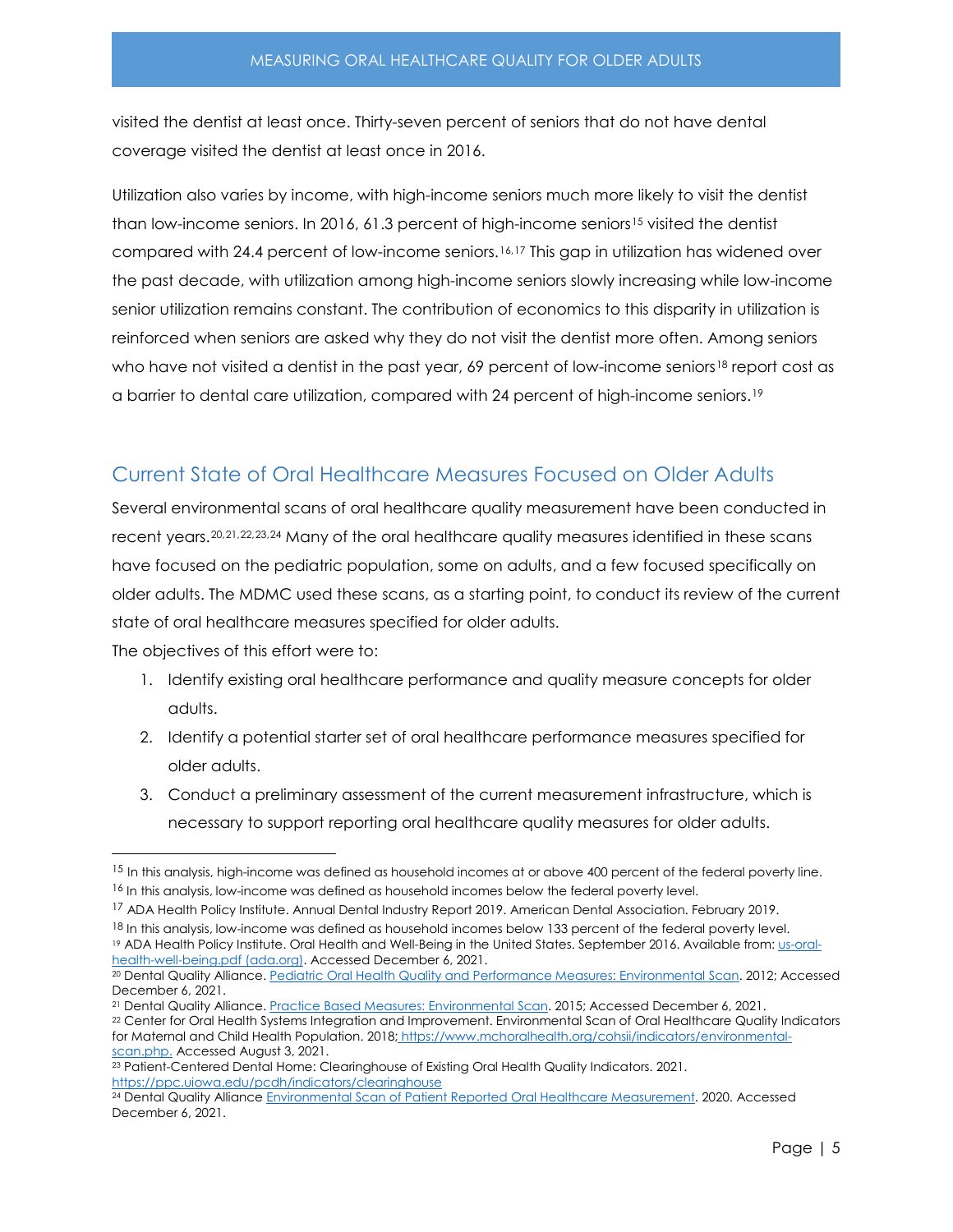In addition to these environmental scans, an online search was conducted to identify publicly available measure concepts appropriate for the older adult population that were not included in the referenced scans.

The MDMC began its work by identifying existing oral healthcare performance and quality measure concepts (description, numerator, and denominator) for adults aged 65 and older. A total of 133 oral healthcare related measures that were defined for adults and older adults were included in the review during this phase of information gathering.[25](#page-6-1) The included measures related to access to care  $(N= 24)$ , processes of care  $(N= 5)$ , and oral health status and oral health related quality of life (N=102). The 133 measures included survey and surveillance-based measures (N=110), administrative data-based measures (N= 4), and measures requiring electronic health records for calculation (N= 3). The remaining measures (N=16) did not have a data source specified. Of the existing oral healthcare quality measures for the older adult population, several concepts were focused on long-term care or nursing home residents (N=19), which represent [approximately five percent](https://assets.aarp.org/rgcenter/il/fs10r_homes.pdf) of the population over the age of 65 in the U.S.

For most measures, information was insufficient to assess if the measures had been validated through appropriate testing. Information was generally lacking with respect to detailed measure specifications, including numerator and denominator descriptions.

# <span id="page-6-0"></span>**Potential Claims-Based Program/Plan Level Core Set**

Assessment of programs and plans that provide oral health care for older adults, using standardized, validated oral healthcare quality measures, currently does not exist. Entities that deliver oral health care, or are accountable to provide oral health care, to older adults may conduct their own independent assessments using a variety of measures. Similar concepts may be used for these independent assessments, but the measures used are not specified in the same way and may not have undergone rigorous validation. These variations in measure calculation and measurement methodology make it difficult to gain a comprehensive and cohesive perspective of oral healthcare quality across programs and plans. As a starting point, to fulfill its objective of proposing a core set of measures for program- and plan-level assessment, the MDMC reviewed the current DQA measures ( $N=19$ ) ( $\Delta p$ endix B). The initial intent was to determine if existing DQA measures could be considered conceptually as

<span id="page-6-1"></span><sup>&</sup>lt;sup>25</sup> The complete set of compiled measures is available from the DQA upon request.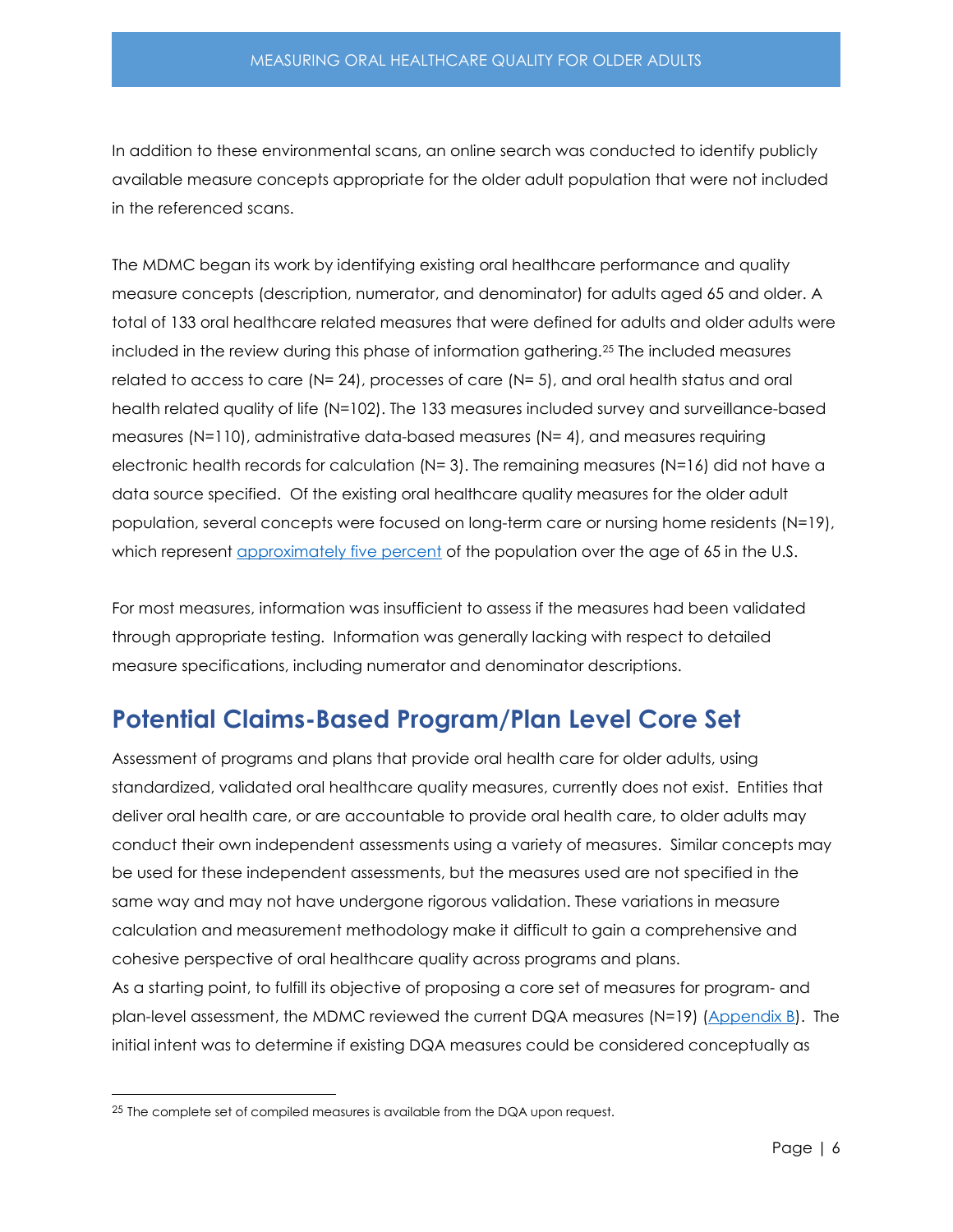measures for older adults. Of these nineteen measures, thirteen are pediatric measures and six are adult measures. The MDMC concluded that the six measures currently specified to be reported for adults, including adults aged 65 years or older, were appropriate to include in a core set for older adults. Of the thirteen pediatric measures, three measures address sealant receipt and are specific to pediatric populations. Three pediatric measures have equivalent adult measures. These include one related to topical fluoride application and two measures related to emergency department visits. The MDMC concluded that the measurement concepts represented by the remaining seven pediatric measures were appropriate to consider for adults and older adults.

Given this, there were a total of thirteen existing DQA measures that the MDMC reviewed to determine measure importance and feasibility for measuring quality of oral healthcare specifically for older adults. In addition, the MDMC also reviewed concepts for older adults that would keep the focus on the primary diseases of the mouth, including caries, periodontitis and oral cancer. These concepts were previously identified by DQA's Adult Measures Work Group in 2013.[26](#page-7-1) 

#### <span id="page-7-0"></span>Proposed Core Set

Based on its review, the MDMC proposes nine oral healthcare quality measures, calculated using administrative and claims data, as a starter core set of oral healthcare quality measures for older adults. Six of these measures have validated specifications available for adults and are *ready* to implement for program and plan level assessment and reporting. The remaining three measures (Utilization of Services, Caries Risk Documentation, and Per Member Per Month Cost of Clinical Services) are currently specified and validated for the pediatric population and may be adapted for adult population with DQA's guidance. All measures include stratifications by age, enabling identification of changes in oral health status and needs with advancing age.

<span id="page-7-1"></span><sup>&</sup>lt;sup>26</sup> DQA Adult Measures Work Group. Research Agenda Recommendations. 2013. Available from the DQA upon request.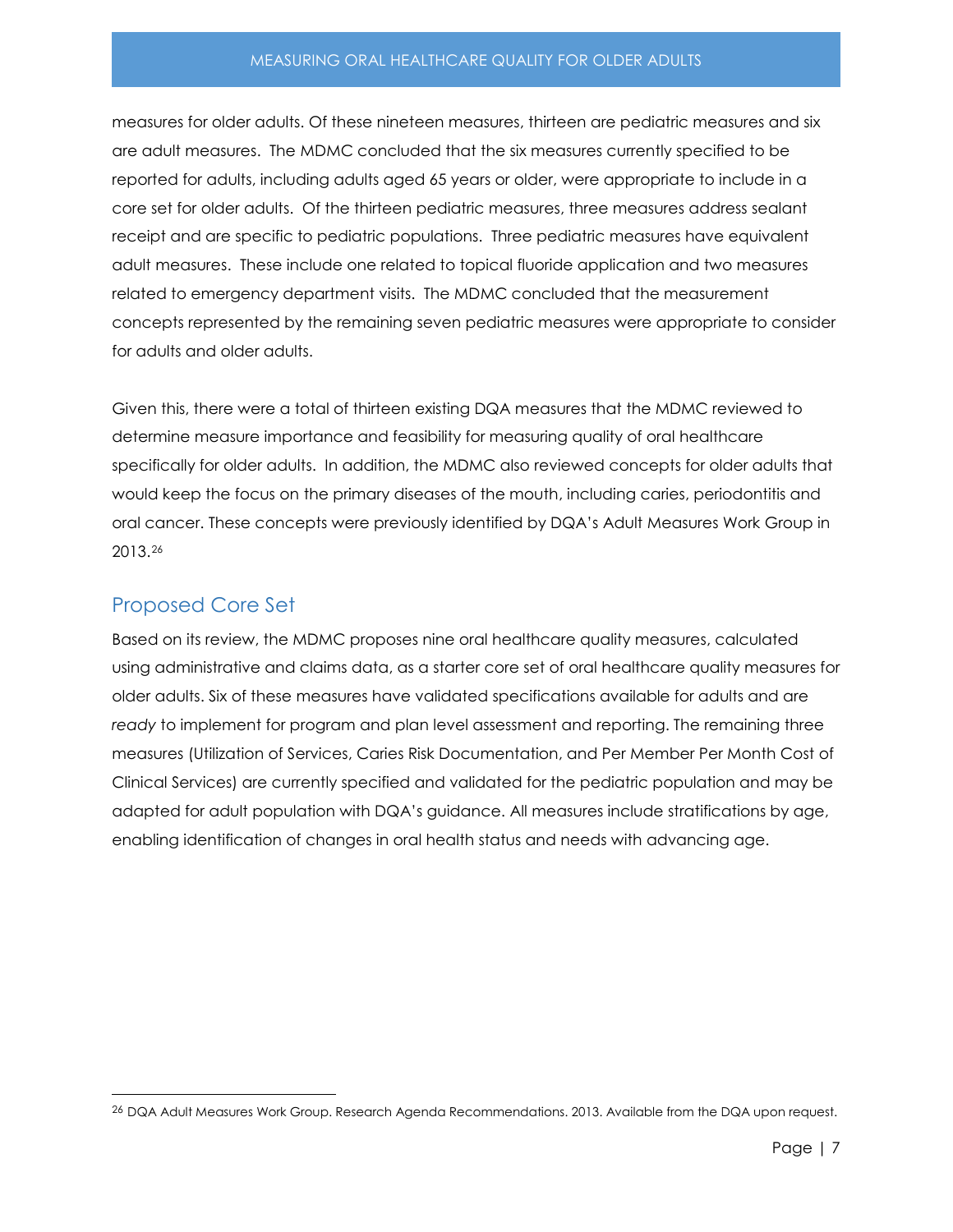#### <span id="page-8-0"></span>Table 1: Potential Claims-Based Program/Plan Level Core Set

| POTENTIAL CLAIMS-BASED PROGRAM/ PLAN LEVEL CORE SET IDENTIFIED BY THE MDMC |                                                           |  |
|----------------------------------------------------------------------------|-----------------------------------------------------------|--|
| <b>Domain of Quality</b>                                                   | <b>Measures</b>                                           |  |
| Utilization                                                                | Utilization of Services                                   |  |
|                                                                            | Caries Risk Documentation                                 |  |
|                                                                            | Periodontal Evaluation in Adults with Periodontitis       |  |
| Evaluating quality of care                                                 | Adults with Diabetes - Oral Evaluation                    |  |
|                                                                            | Non-Surgical Ongoing Periodontal Care for Adults with     |  |
|                                                                            | Periodontitis                                             |  |
|                                                                            | Topical Fluoride for Adults at Elevated Caries Risk       |  |
|                                                                            | Ambulatory Care Sensitive Emergency Department Visits for |  |
|                                                                            | Non-Traumatic Dental Conditions in Adults                 |  |
|                                                                            | Follow-up after Emergency Department Visits for Non-      |  |
|                                                                            | Traumatic Dental Conditions in Adults                     |  |
| Evaluating cost of care                                                    | Per Member Per Month Cost of Clinical Services            |  |

There was some feedback received in response to the call for public comment on measures included in the proposed core set. The comments were variable in nature. Some questioned the need for inclusion of specific proposed measures (e.g., Per Member Per Month Cost). Revisions were suggested for the existing specifications for measures in the proposed core set (e.g., Non-Surgical Ongoing Care for Periodontitis).

The MDMC appreciates the thoughtful feedback from stakeholders supporting this activity. The MDMC discussed these comments in detail and notes that, unless required to specifically address measurement issues with the older adult population, revisions to existing, validated measure specifications are beyond the scope of this activity and report. The MDMC also notes that given the dearth of validated measures, and the need to measure oral healthcare quality for older adults, the proposed core set should be considered as a starting point. It will provide an initial set of valid, reliable and feasible measures. The core set is not intended to be a comprehensive indicator of oral healthcare quality for older adults. The committee emphasizes that more work is needed to comprehensively identify and define concepts for measuring true population health outcomes.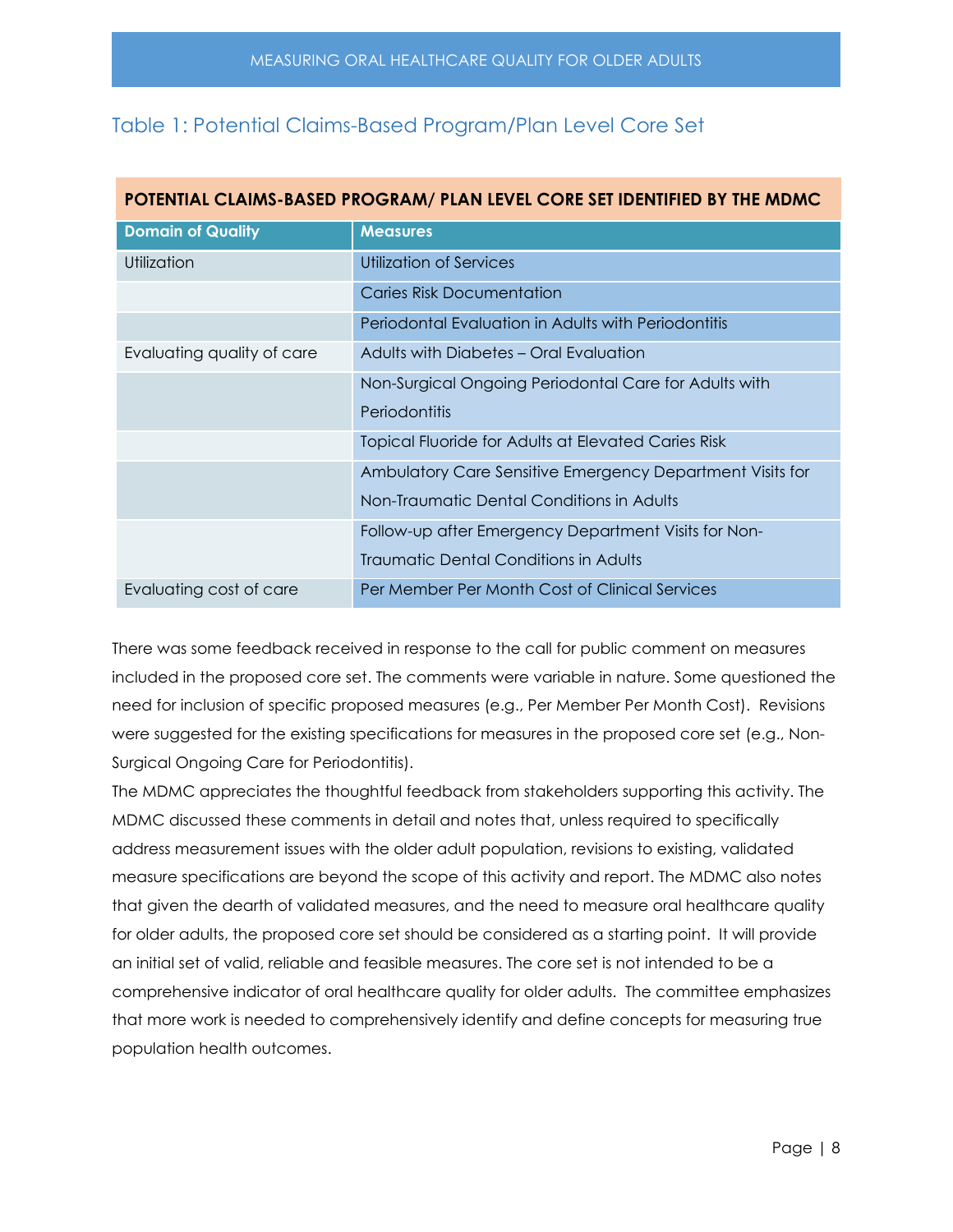#### <span id="page-9-0"></span>Additional Concepts Under Consideration

A commenter suggested that it is critical we measure "access (utilization), prevention (prophylaxis, exams), and stability (avoidance and resolution of acute conditions of pain/infection)." While some of these domains have been addressed through the proposed core set, the MDMC notes that concepts addressing maintenance of health, disease and risk status (e.g., caries management and improved caries risk status, periodontal status), treatment outcomes (failing restorations), and additional preventive services, such as oral cancer screening, need further review. A significant number of comments received confirmed the MDMC's conclusion that in addition to age stratification, identification of other sub-populations, including those with co-morbidities, need to be further evaluated to truly address the oral health status and healthcare needs of older adults.

1. Oral-Systemic health linkages:

As noted by one commenter, "older adults are at a higher risk for chronic systemic diseases that are not as prevalent in younger adults and thus are not frequently measured in younger counterparts". Co-morbidities and chronic conditions (e.g., cerebrovascular disease (CVD), chronic obstructive pulmonary disease (COPD), cancer, cognitive decline, physical and sensory limitations, obstructive sleep apnea, frailty, hypertension) not only have a direct relationship with oral health status but also "affect a person's functional abilities, cognitive abilities or quality of life, which increase the risk of oral disease", and influence the "ability to perform self-care and to access dental care". Similarly, polypharmacy is common for older adults and is associated with poor oral health status.[27](#page-9-1) Although there is one measure addressing diabetes in the proposed core set, it is critical to define measures, or refine measure specifications, that are attentive to other common chronic conditions.

2. Outcomes focused:

As noted above, many of the measures (and concepts) that have been defined and specified for assessing oral healthcare quality of older adults focus on utilization of services, access to care, and processes of care. Measuring outcomes of oral health care using currently available clinical record data, or administrative and claims data, is

<span id="page-9-1"></span> <sup>27</sup> Nakamura J, Kitagaki K, Ueda Y, Nishio E, Shibatsuji T, Uchihashi Y, Adachi R, Ono R. Impact of polypharmacy on oral health status in elderly patients admitted to the recovery and rehabilitation ward. Geriatr Gerontol Int. 2021 Jan;21(1):66- 70. doi: 10.1111/ggi.14104. Epub 2020 Dec 6. PMID: 33280240.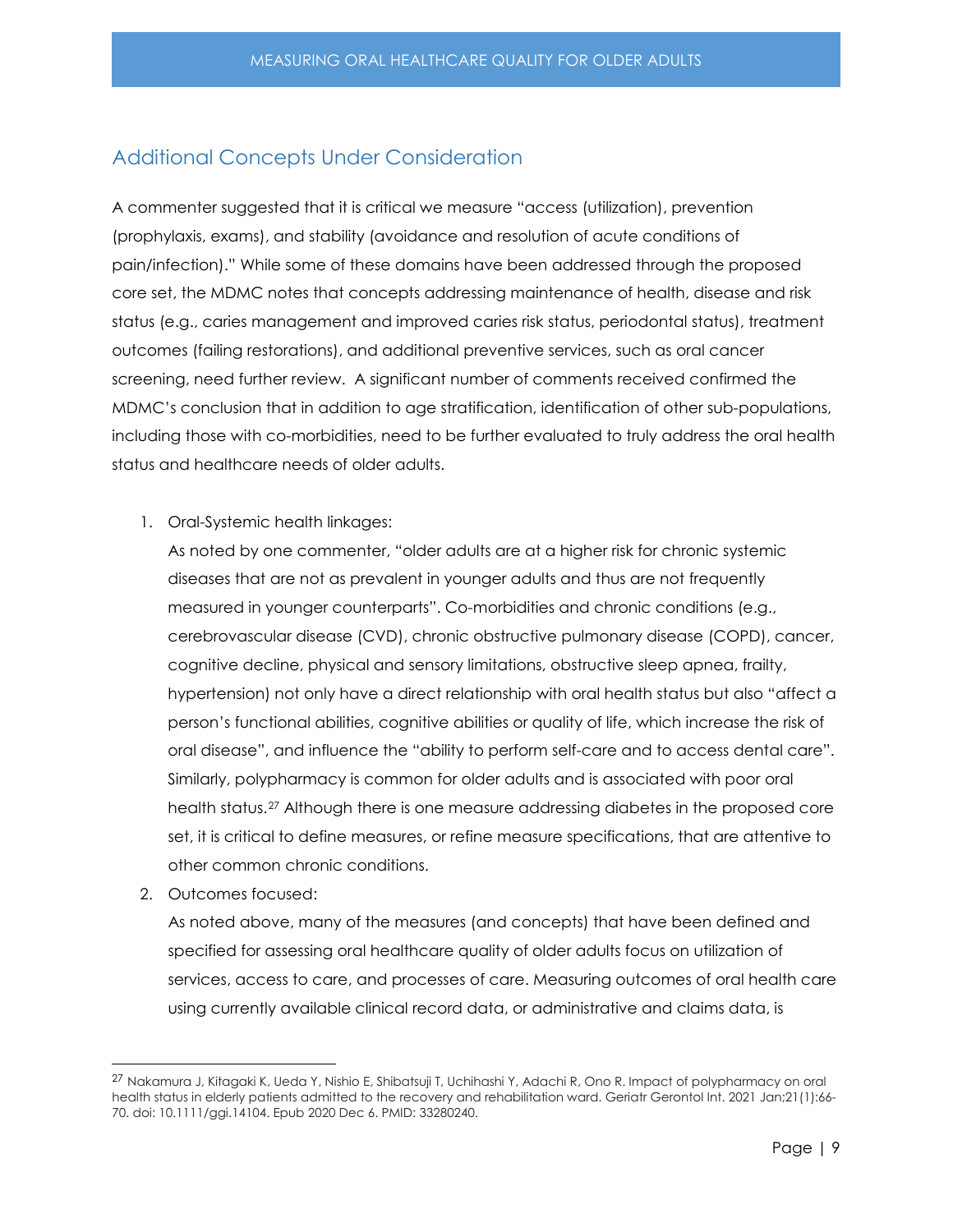challenging. The MDMC notes that more information and effort is needed to understand older adults' experience with care, their report of symptoms and symptom burden, and their health-related quality of life, functional status, and health behaviors.

3. Education:

The MDMC notes that oral health education, review of self-management goals, tobacco cessation counseling, and oral health management in relation to overall health are critical components to ensuring better health outcomes. Currently, the MDMC found very little reference to these concepts and emphasizes the need for more thorough evidence to guide the development of measures addressing these areas.

# <span id="page-10-0"></span>**Measurement Infrastructure**

Quality measures that are uniformly and reliably reported are essential to establishing baseline performance, setting oral healthcare quality improvement goals, and monitoring progress toward those goals. Advancing improvements in oral healthcare quality requires measures that are important (grounded in evidence and significant for making gains in healthcare quality), valid, reliable, and feasible to implement. Moreover, a set of complementary measures is required in order to achieve a balanced approach that evaluates multiple aspects of care. In addition, measures should be stratified by sub-populations to identify disparities in oral healthcare quality and oral health outcomes. From a population-based perspective, better standardization and alignment of measures is needed between public and private sectors as well as across the community, state, and nation. However, there are considerable challenges to achieving meaningful oral healthcare quality measurement, especially among older adults. These challenges include: (a) a lack of data sources that are representative of the populations of interest; (b) a lack of diagnostic codes and electronic data systems; (c) an insufficient evidence base to support measure importance and validity; and (d) variations in federal and state policies, benefits coverage, and payment structures. Comments received in response to the draft report affirmed these challenges and the need for system-level improvement to address the infrastructure required to build a comprehensive core set of measures focused on older adults.

#### <span id="page-10-1"></span>Data Sources

Data for oral healthcare measurement are mainly obtained from administrative, claims and encounter sources, patient records/EHR systems, and surveys. The construct of measures is then dictated by the data available from each of these sources. Existing data sources are highly dependent upon benefit coverage. Coverage for older adults is lacking or highly variable,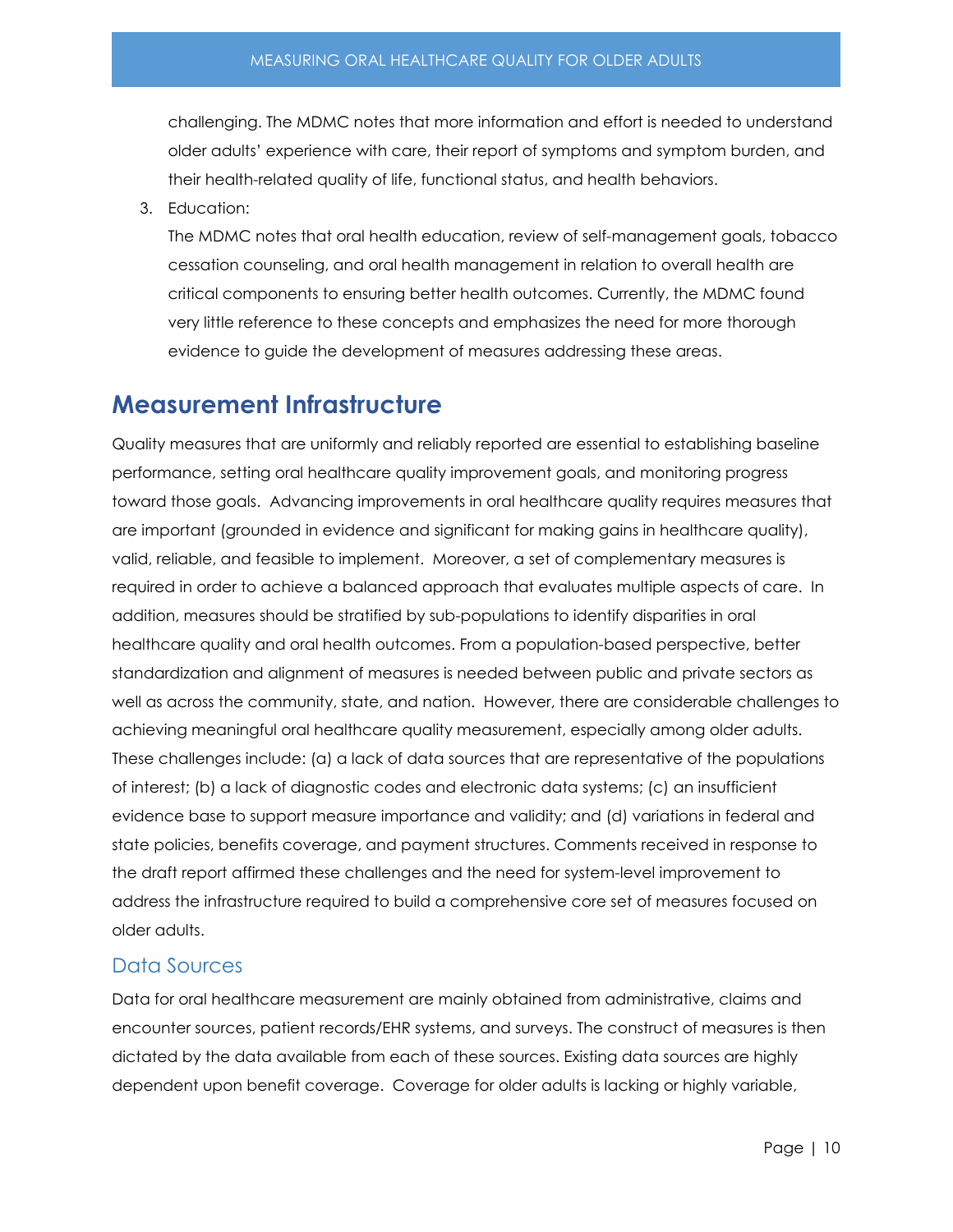resulting in data sources that are likely not representative of the older adult population. Fewer than 40 percent of adults aged 65 years or older are covered by a dental benefit plan. Consequently, measures that rely on administrative claims data will not capture data related to a large percentage of the older adult population. Thus, additional data sources need to be explored.

Another limited source of data includes the Minimum Data Set (MDS) for nursing home residents published by the Centers for Medicare and Medicaid Services (CMS). Although the MDS is a uniform instrument used to assess nursing home residents, the oral health assessments are completed by staff and are not clinical assessments by dental professionals. The primary purpose is patient assessment and care planning. There is a recognized lack of standardized assessment protocols and a need to improve clinical assessment to mitigate the under-reporting of oral health conditions.[28](#page-11-1) Therefore, the oral health assessment included in the MDS has validity concerns because it "does not capture information on the oral hygiene status of residents, nor data on provision of needed care following initial screening and assessment (referral/ preventive/ restorative/ surgical), which are key to performance measurement."[29](#page-11-2) Although electronic health records present unique opportunities to identify gaps in quality of care in as close to real time as possible, the ability to use patient record data for oral healthcare quality measurement is currently limited by lack of standardized documentation and lack of integration and interoperability between systems. Consequently, administrative and claims data remain the primary data that can currently be aggregated for measurement purposes.

#### <span id="page-11-0"></span>Current Coding and Data Infrastructure

While measuring and reporting outcomes of care is critical, it is equally important to link outcome measures with care delivery inputs and processes in order to provide information to assist providers and healthcare systems to improve performance.**Error! Bookmark not defined.** In dentistry, a slow move towards a universally accepted diagnostic code set, reporting infrastructure, and interoperability limits the ability to assess the impact of care delivered.[30](#page-11-3) This is true for all populations and more specifically so for older adults.

[https://www.kff.org/medicaid/issue-brief/key-issues-in-long-term-services-and-supports-quality/.](https://www.kff.org/medicaid/issue-brief/key-issues-in-long-term-services-and-supports-quality/) Accessed July 23, 2021.

<span id="page-11-1"></span><sup>&</sup>lt;sup>28</sup> Key Issues in Long-Term Services and Supports Quality. Kaiser Family Foundation. Available at:

<span id="page-11-2"></span><sup>29</sup> Hoben M, Poss JW, Norton PG, Estabrooks CA. Oral/dental items in the resident assessment instrument - Minimum Data Set 2.0 lack validity: results of a retrospective, longitudinal validation study. *Popul Health Metr*. 2016;14:36. Published 2016 Oct 21. doi:10.1186/s12963-016-0108-y

<span id="page-11-3"></span><sup>30&</sup>lt;sub>DQA</sub> Environmental Scan on Pediatric Quality Measures. 2012. Accessed December 6, 2021.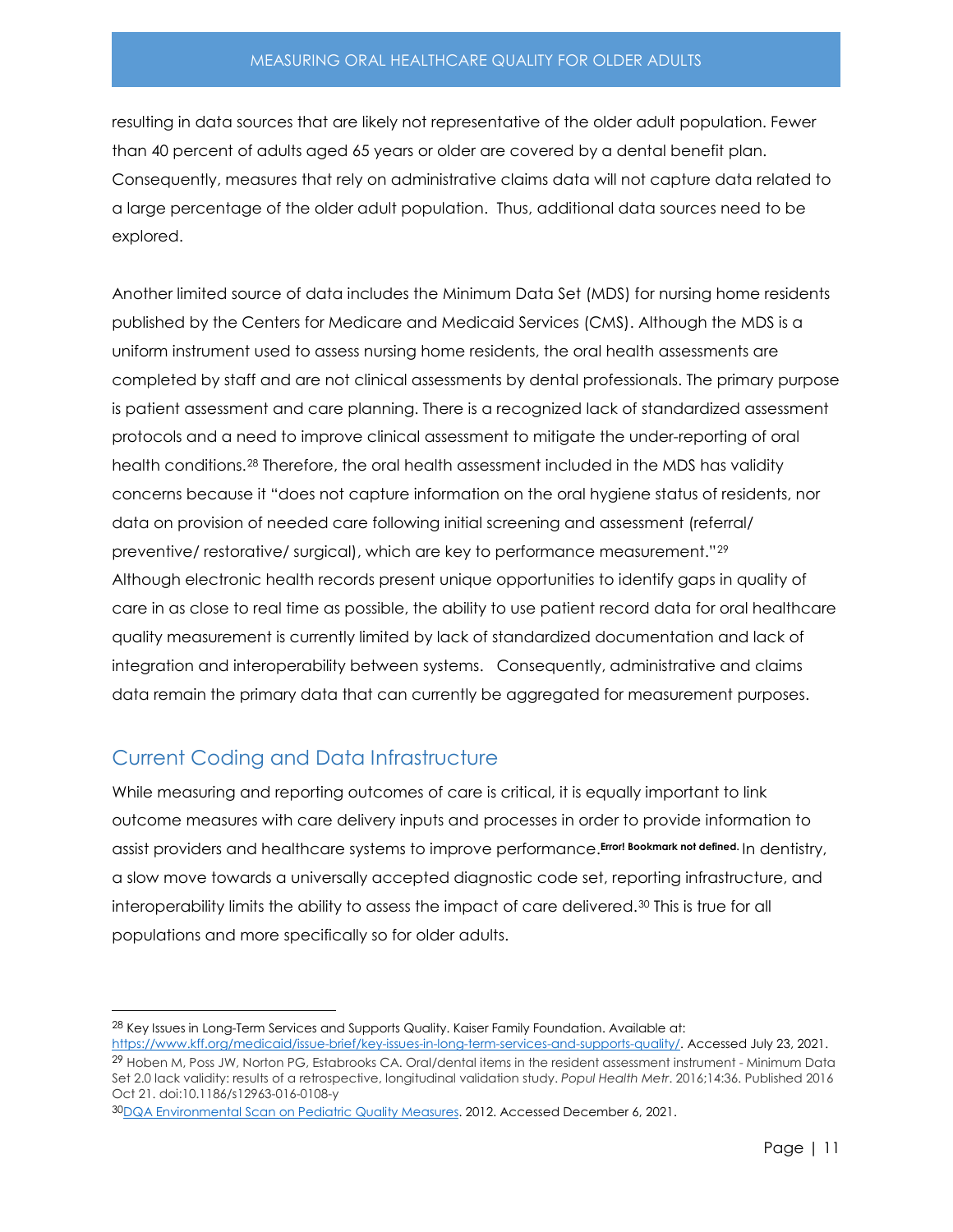Furthermore, the lack of standardized functional requirements for interoperability in dental electronic health record systems make data exchange between medical and dental systems challenging. As noted previously, older adults often present with co-morbidities and are on polypharmacy formulations that impact oral health. Access to medical data in an interoperable system would enable effective management of oral healthcare needs of older adults. Identification, understanding and adjustment for the influence of these factors when measuring outcomes or results of care is important.**Error! Bookmark not defined.**

#### <span id="page-12-0"></span>Evidence

The evidence base and clinical guideline development for oral healthcare prevention, disease management, and treatment for older adults are limited. As the demand for measures that address unique healthcare needs of this population increases, the evidence base needs to be strengthened with more well-designed, high-quality studies and peer-reviewed publication, taking into account the medical complexity of this population.

#### <span id="page-12-1"></span>Policies impacting benefit coverage

Benefit coverage provides a clear path to define a population of interest. Even though some older adults have oral healthcare benefits through Medicare, traditional Medicare does not cover most dental care, dental procedures, or supplies. Consequently, many older adults do not have access to basic services and supplies needed to support oral health, including cleanings, fillings, tooth extractions, dentures, and other dental devices. Limited coverage of services poses significant challenges in reliably assessing quality of oral healthcare, oral health status, and oral health outcomes for older adults.

# <span id="page-12-2"></span>**Concluding Remarks**

The intent of this report is to present the current state of measurement specifically focused on older adults. The negative impact of poor oral conditions on the quality of life of older adults is an important public health issue.[31](#page-12-3) Moreover, given that older adults are likely to present with comorbidities and polypharmacy, including medications that directly impact their oral health, comprehensive measurement of quality of oral health care becomes complicated. The intent of

<span id="page-12-3"></span><sup>31</sup> Petersen PE, Yamamoto T. Improving the oral health of older people: the approach of the WHO Global Oral Health Programme. Community Dent Oral Epidemiol 2005; 33: 81–92. Blackwell Munksgaard, 2005 Available from: [https://www.who.int/oral\\_health/publications/orh\\_cdoe05\\_vol33.pdf](https://www.who.int/oral_health/publications/orh_cdoe05_vol33.pdf)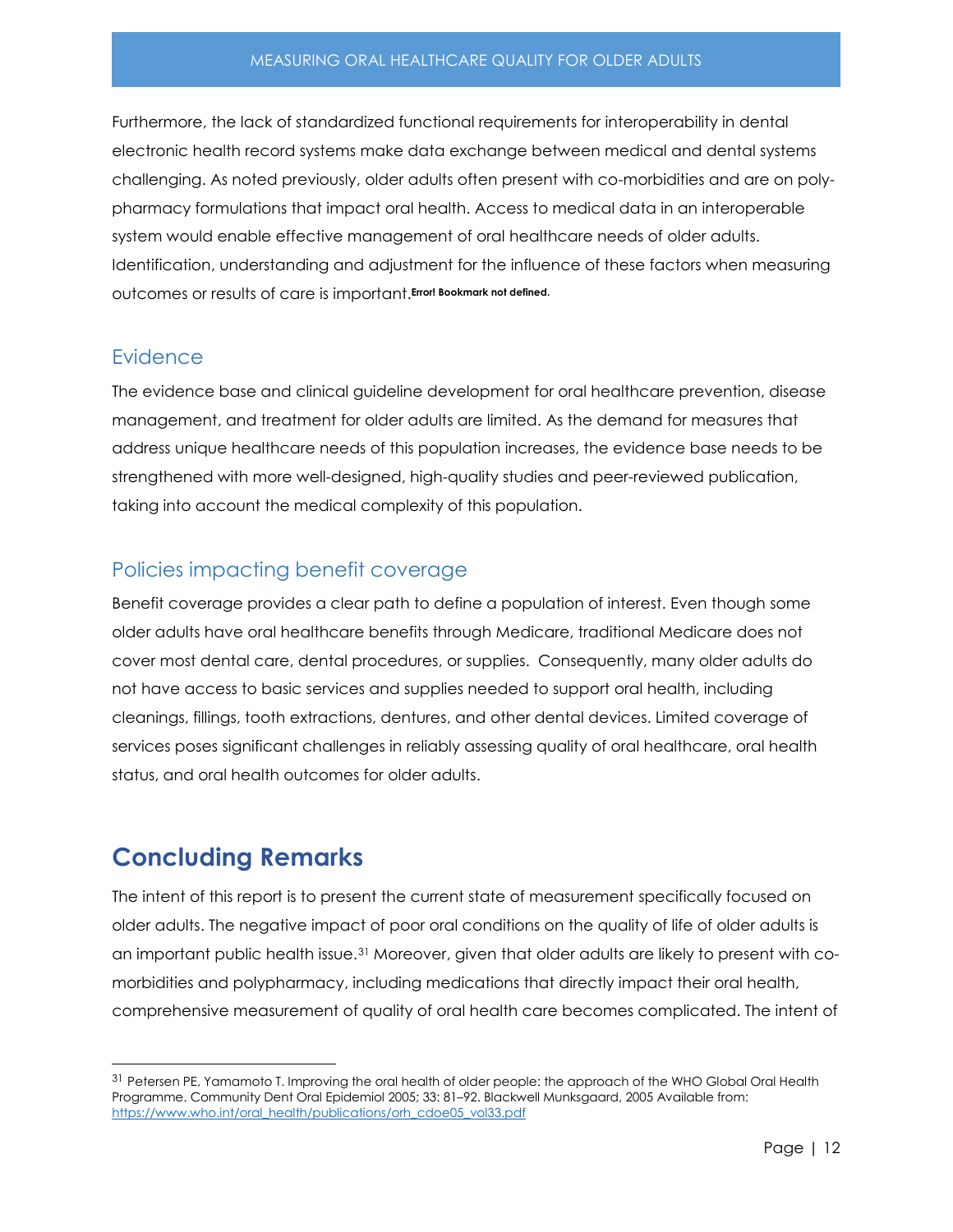this report is also to present a starter core set of measures that allow for standardized assessment of programs and plans using administrative and claims data.

The MDMC identifies the following major challenges that limit the ability to engage in meaningful oral healthcare performance measurement, and that require action at the system level to spur the needed change for older adults:

- Although older adults constitute a growing segment of the population whose oral healthcare needs are magnified and complicated by co-morbidities and chronic conditions, there is a dearth of data to assess oral healthcare gaps and disparities affecting this population.
- Administrative and claims data, which are available in a standardized format and at relatively low cost, are an incomplete source of data for older adults because the majority of older adults do not have dental benefit coverage.
- Electronic health record data may enable practice level assessments among those practices that have the infrastructure to collect and report patient record data electronically. However, lack of standardization and interoperability makes it difficult to make comparisons or establish benchmarks across systems. It reduces the feasibility to aggregate measurement to broader populations.
- <span id="page-13-0"></span> Older adults are likely to have co-morbidities and chronic conditions that are related to oral health status and the ability to access care, engage in self-care and follow through with recommended care. There is a critical need to be able to systematically and consistently identify both dental and medical diagnoses in order to provide comprehensive coordinated care that meets the needs of the whole person. Although standardized, structured diagnostic coding systems exist, their implementation and use is very limited. Incentives or drivers for widespread adoption within the healthcare system are lacking.

The MDMC emphasizes the challenges identified in this report require system-level action in order to effectively measure the quality of oral healthcare of older adults so that the system can move toward improved access, care quality and outcomes. To that effect, the MDMC strongly urges the stakeholder community to be the drivers of these changes:

- 1. Call for standardized reporting of measurement across delivery systems, to enable consistent assessments of oral healthcare quality across care settings and populations.
- 2. Push for routine and standardized capture of diagnostic codes in electronic health record and claims-based data systems to enable identification of both dental and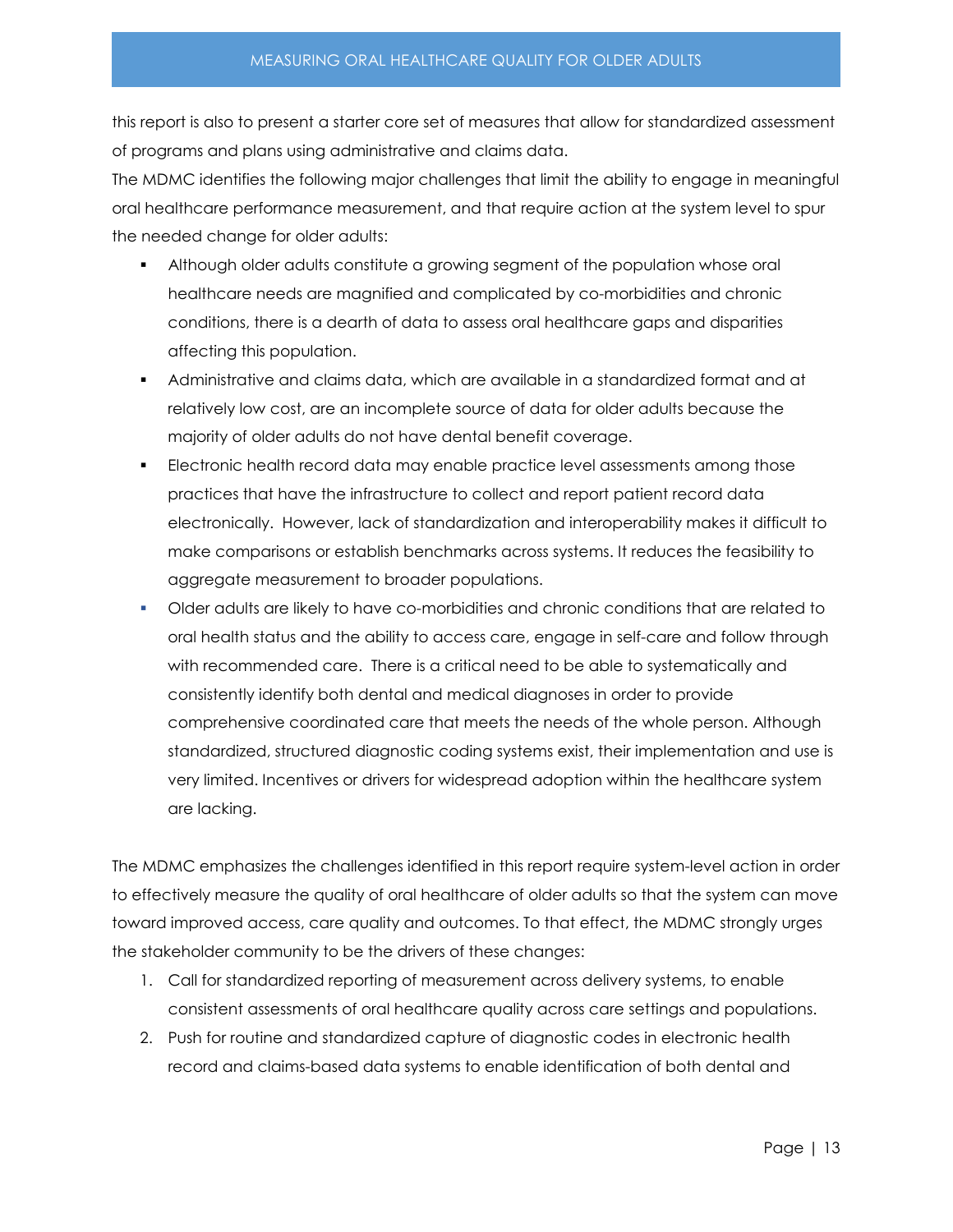medical conditions to support care planning, treatment, interprofessional care coordination, and outcomes-based quality measurement.

# <span id="page-14-0"></span>**Appendix A: Measures Development and Maintenance**

# **Committee**

#### **Measures Development and Maintenance Committee:**

Craig W. Amundson, DDS, Senior Dental Advisor, HealthPartners. Dr. Amundson serves as chair for the Committee. Frederick Eichmiller, DDS, Vice President & Science Officer Emeritus, Delta Dental of Wisconsin Chris Farrell, RDH, BSDH, MPA, Oral Health Program Director, Michigan Department of Health and Human Services An Nguyen, DDS, MPH, Chief Dental Officer, Clinica Family Health Chris Okunseri, B.D.S., M.Sc., Director, Predoctoral Program, Dental Public Health, Marquette **University** Bob Russell, DDS, MPH, MPA, CPM, FACD, FICD, State Public Health Dental Director, Chief, Bureau of Oral and Health Delivery Systems, Iowa Tim Wright, DDS, MS, Distinguished Professor, University of North Carolina School of Dentistry

#### **DQA Executive Committee Liaison to the MDMC:**

Cary Limberakis, DMD, ADA/ Council on Dental Practice

#### **DQA Leadership:**

Tom Meyers, Chair, Dental Quality Alliance Paul Casamassimo, Chair-Elect, Dental Quality Alliance

#### **The Committee was supported by:**

Krishna Aravamudhan, BDS, MS, Senior Director, Center for Dental Benefits, Coding and Quality, American Dental Association Erica Colangelo, MPH, Manager, Dental Quality Alliance, American Dental Association. Jill Boylston Herndon, PhD, Methodology Consultant to the DQA; Managing Member and Principal Consultant, Key Analytics and Consulting, LLC Sean Layman, Coordinator, Dental Quality Alliance & Clinical Data Registry, American Dental Association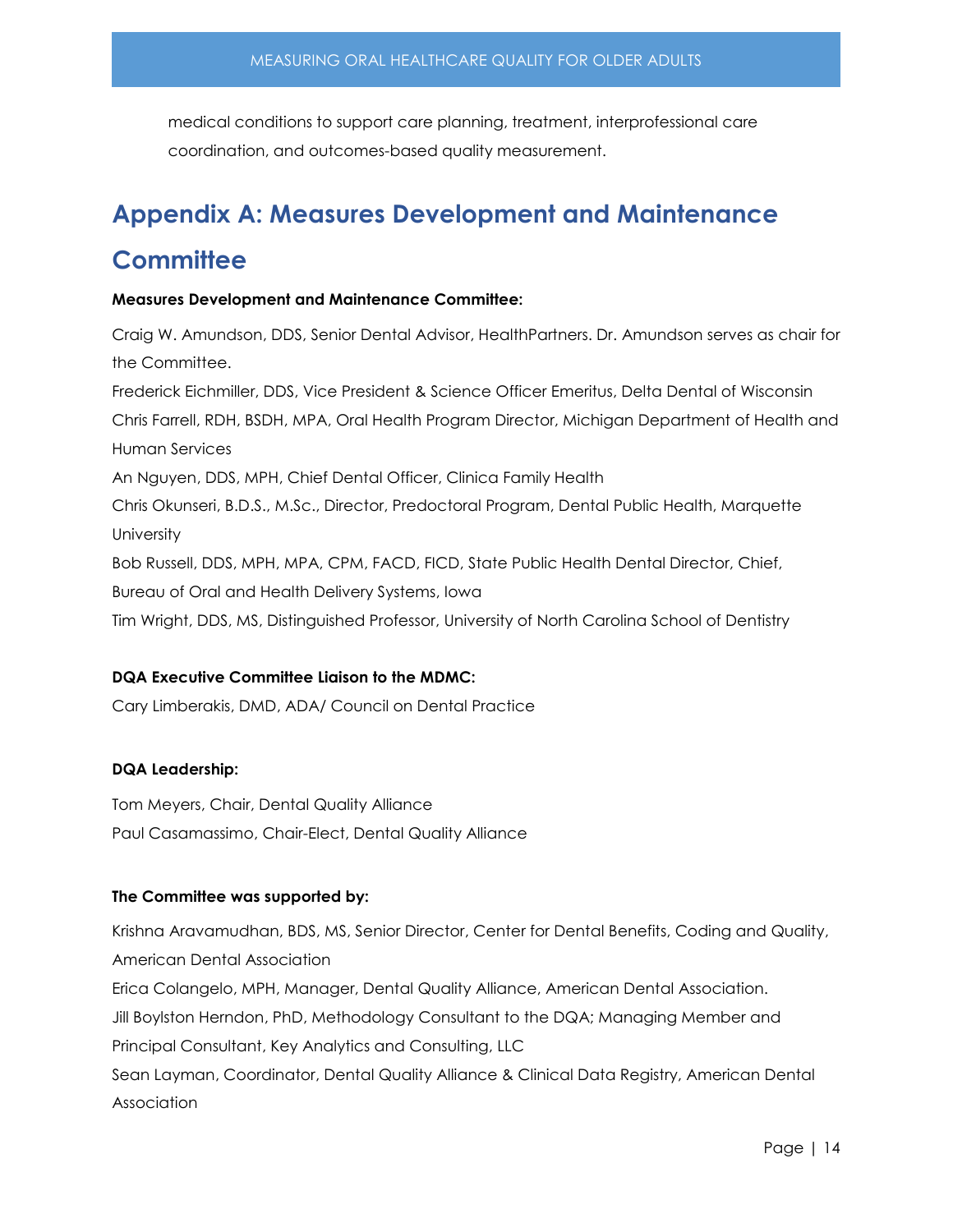Diptee Ojha, BDS, PhD, Director, Dental Quality Alliance & Clinical Data Registry, American Dental Association

# <span id="page-15-0"></span>**Appendix B: Current DQA Program/ Plan Level Claims Administrative Data-Based Quality Measures**

| Population       | <b>Measure Name</b>                                                                                     | <b>Description</b>                                                                                                                                                                                                                             |
|------------------|---------------------------------------------------------------------------------------------------------|------------------------------------------------------------------------------------------------------------------------------------------------------------------------------------------------------------------------------------------------|
| <b>Pediatric</b> | Utilization of Services                                                                                 | Percentage of all children under age 21 who received at least<br>one dental service within the reporting year                                                                                                                                  |
|                  | Preventive Services for Children at<br><b>Elevated Caries Risk</b>                                      | Percentage of all children who are at "elevated" risk (i.e.,<br>"moderate" or "high") who received a topical fluoride<br>application and/or sealants within the reporting year                                                                 |
|                  | <b>Treatment Services</b>                                                                               | Percentage of all children who received a treatment service<br>within the reporting year                                                                                                                                                       |
|                  | <b>Caries Risk Documentation</b>                                                                        | Percentage of children under age 21 years who have caries risk<br>documented in the reporting year                                                                                                                                             |
|                  | Oral Evaluation                                                                                         | Percentage of children under age 21 who received a<br>comprehensive or periodic oral evaluation within the reporting<br>year                                                                                                                   |
|                  | Topical Fluoride for Children at<br><b>Elevated Caries Risk</b>                                         | Percentage of children aged 1-21 years who are at "elevated"<br>risk (i.e., "moderate" or "high") who received at least 2 topical<br>fluoride applications within the reporting year                                                           |
|                  | Sealant Receipt on Permanent 1st<br>Molar                                                               | Percentage of enrolled children who have ever received<br>sealants on a permanent first molar tooth: (1) at least one<br>sealant and (2) all four molars sealed by 10th birthdate                                                              |
|                  | Sealant Receipt on Permanent<br>2 <sup>nd</sup> Molar                                                   | Percentage of enrolled children who have ever received<br>sealants on a permanent second molar tooth: (1) at least one<br>sealant and (2) all four molars sealed by the 15th birthdate                                                         |
|                  | Care Continuity                                                                                         | Percentage of all children enrolled in two consecutive years<br>who received a comprehensive or periodic oral evaluation in<br>both years                                                                                                      |
|                  | <b>Usual Source of Services</b>                                                                         | Percentage of all children enrolled in two consecutive years<br>who visited the same practice or clinical entity in both years                                                                                                                 |
|                  | <b>Ambulatory Care Sensitive</b><br><b>Emergency Department Visits for</b><br>Dental Caries in Children | Number of emergency department visits for caries-related<br>reasons per 100,000 member months for all children                                                                                                                                 |
|                  | Follow-Up after Emergency<br>Department Visits for Dental<br>Caries in Children                         | Percentage of ambulatory care sensitive Emergency<br>Department (ED) visits for dental caries among children 0-20<br>years in the reporting period for which the member visited a<br>dentist within (a) 7 days and (b) 30 days of the ED visit |
|                  | Per Member Per Month Cost of<br><b>Clinical Services</b>                                                | Total amount that is paid on direct provision of care<br>(reimbursed for clinical services) per member per month for all<br>children during the reporting year                                                                                 |
| <b>Adults</b>    | Periodontal Evaluation in Adults<br>with Periodontitis                                                  | Percentage of enrolled adults aged 30 years and older with<br>history of periodontitis who received a comprehensive or<br>periodic oral evaluation or a comprehensive periodontal<br>evaluation within the reporting year                      |
|                  | Non-Surgical Ongoing<br>Periodontal Care for Adults with<br>Periodontitis                               | Percentage of enrolled adults aged 30 years and older with a<br>history of periodontitis who received an oral prophylaxis OR<br>scaling/root planing OR periodontal maintenance visit at least 2<br>times within the reporting year            |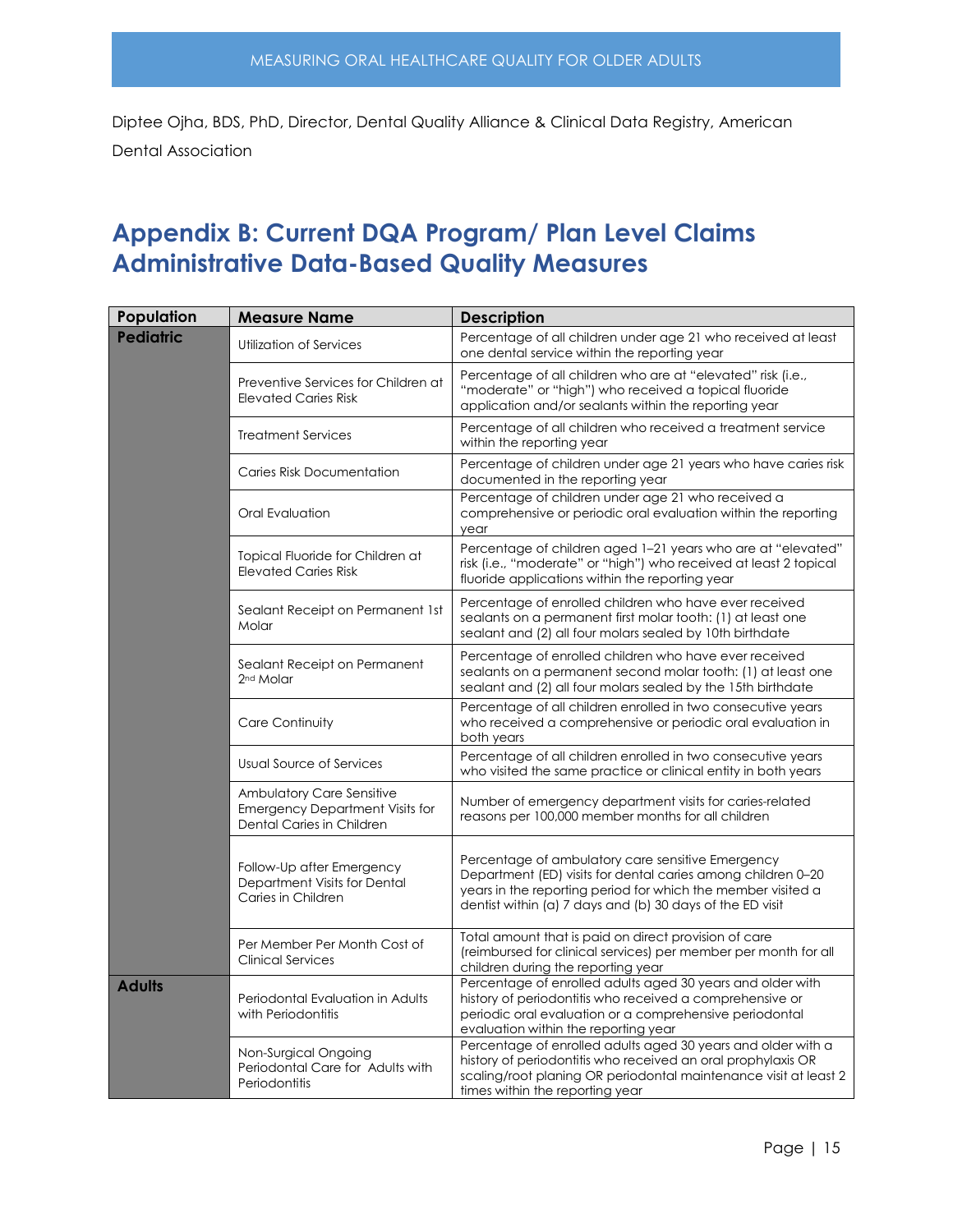| Topical Fluoride for Adults at<br><b>Elevated Caries Risk</b>                                                              | Percentage of enrolled adults aged 18 years and older who are<br>at "elevated" risk (i.e., "moderate" or "high") who received at<br>least 2 topical fluoride applications within the reporting year                                                     |
|----------------------------------------------------------------------------------------------------------------------------|---------------------------------------------------------------------------------------------------------------------------------------------------------------------------------------------------------------------------------------------------------|
| <b>Ambulatory Care Sensitive</b><br><b>Emergency Department Visits for</b><br>Non-Traumatic Dental Conditions<br>in Adults | Number of emergency department (ED) visits for ambulatory<br>care sensitive dental conditions per 100,000 member months for<br>enrolled adults                                                                                                          |
| Follow-up after Emergency<br>Department Visits for Non-<br>Traumatic Dental Conditions in<br>Adults                        | The percentage of ambulatory care sensitive dental condition<br>emergency department visits among adults aged 18 years and<br>older in the reporting period for which the member visited a<br>dentist within (a) 7 days and (b) 30 days of the ED visit |
| Adults with Diabetes - Oral<br>Evaluation                                                                                  | Percentage of enrolled adults with diabetes who received a<br>comprehensive or periodic oral evaluation or a comprehensive<br>periodontal evaluation within the reporting year                                                                          |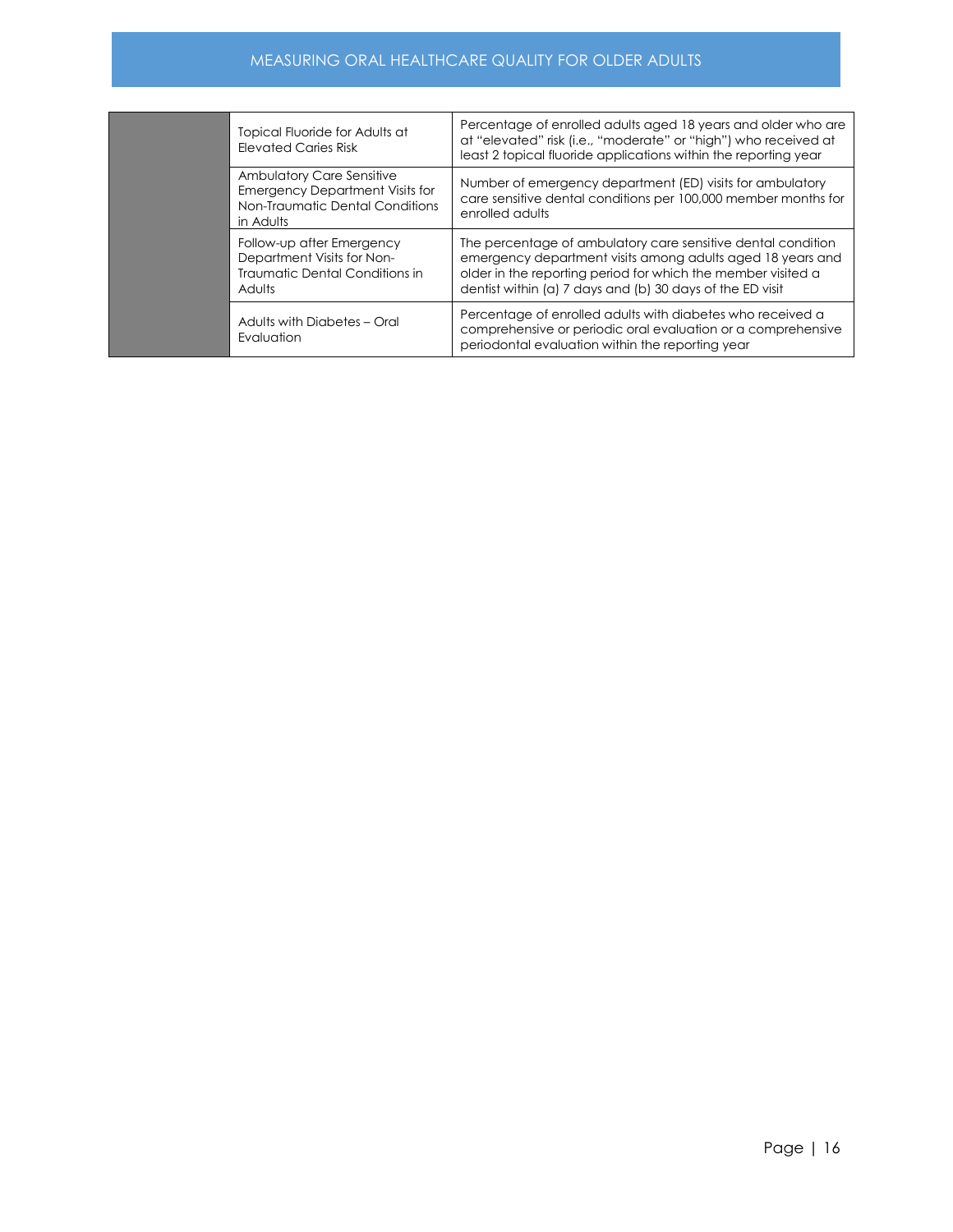# <span id="page-17-0"></span>**Appendix C: Public Comments Received On Draft Report "Measuring Oral Healthcare Quality for Older Adults"**

| <b>MEASURE</b>                                                                                                                                   | <b>COMMENT</b>                                                                                                                                                                                                                                                                                                                                                                                                                                                                                                                                                                                                                                                                                                                                                                                                                                                                                                                                                                                                                                                                                                                                                                          | <b>SUBMITTED BY</b>                                                                                           |
|--------------------------------------------------------------------------------------------------------------------------------------------------|-----------------------------------------------------------------------------------------------------------------------------------------------------------------------------------------------------------------------------------------------------------------------------------------------------------------------------------------------------------------------------------------------------------------------------------------------------------------------------------------------------------------------------------------------------------------------------------------------------------------------------------------------------------------------------------------------------------------------------------------------------------------------------------------------------------------------------------------------------------------------------------------------------------------------------------------------------------------------------------------------------------------------------------------------------------------------------------------------------------------------------------------------------------------------------------------|---------------------------------------------------------------------------------------------------------------|
| <b>Ongoing Care Measure</b>                                                                                                                      | The ongoing care measure isn't effective the current way it is<br>written. It doesn't measure periodontal maintenance since<br>S&RP is active treatment. It also does not measure periodontal<br>patients who require further definitive treatment, since only<br>S&RP is included when all active treatment codes would be<br>included if this is the intent, and D4910 or D1110 should not be<br>part of active treatment. There should be a measure for how<br>many patients who have had active treatment continue with<br>maintenance (D4910 or D1110). This would be a valuable<br>measure at all levels. A second measure could than address<br>the question "How many periodontal patients who have had<br>active therapy in the past, both surgical and non-surgical<br>(S&RP), require definitive treatment again?" A measure for<br>both non-surgical and surgical therapies could be separated<br>into two different categories if needed.                                                                                                                                                                                                                                  | American Academy<br>of Periodontology                                                                         |
| <b>Nursing Home</b><br><b>Performance Measures</b><br><b>Evaluating Cost of Care</b><br>Per Member Per Month<br><b>Cost of Clinical Services</b> | The AGD has concerns regarding the inclusion of the Nursing<br>Home Performance Measures as it relates to dental quality<br>measures. Most of these assessments are done by untrained<br>non-dental personnel. These would lack credibility when<br>compared to senior dental assessments/exams obtained in a<br>dental setting with trained dental health care providers.<br>Moreover, dental data obtained from pediatric hospitals may<br>not have the same reliability compared to dental claims data<br>when developing quality measures for that group.<br>Under the heading: "Potential Claims-Based Program/Plan<br>Level Core Set Identified by the MDMC, the "Domain of<br>Quality" Evaluating Cost of Care Per Member Per Month Cost<br>of Clinical Services," the AGD questions whether this is truly a<br>quality measure that can and should be evaluated. Adult<br>populations are diverse in their needs and the question<br>becomes what "members" of which "plans" are being<br>measured? Given plan coverage variations as well as<br>differences in state and federal policies, any diagnostic data<br>resulting from such a survey would be considered flawed. The | Dr. Bruce Cassis,<br>D.D.S., MAGD,<br>President 2020-2021<br>Academy of General<br>Dentistry                  |
|                                                                                                                                                  | AGD questions both the validity and the need for this.<br>Furthermore, the cost of clinical care per member per month<br>as a measurement of flexible rebates in Medicare Advantage<br>plans may not directly impact dental reimbursement or quality<br>measures.                                                                                                                                                                                                                                                                                                                                                                                                                                                                                                                                                                                                                                                                                                                                                                                                                                                                                                                       |                                                                                                               |
| <b>Periodontal Evaluation in</b><br><b>Adults with Periodontitis</b>                                                                             | This measure is limited to people with pre-existing periodontitis.<br>The Committee could also consider measuring how many<br>older adults with a periodic oral evaluation or a<br>comprehensive periodontal evaluation are also receiving a<br>new diagnosis of periodontitis.                                                                                                                                                                                                                                                                                                                                                                                                                                                                                                                                                                                                                                                                                                                                                                                                                                                                                                         | Phillip Thompson, MS<br>Executive Director<br>Dr. An Nguyen, DDS,<br><b>MPH</b><br>Quality Committee<br>Chair |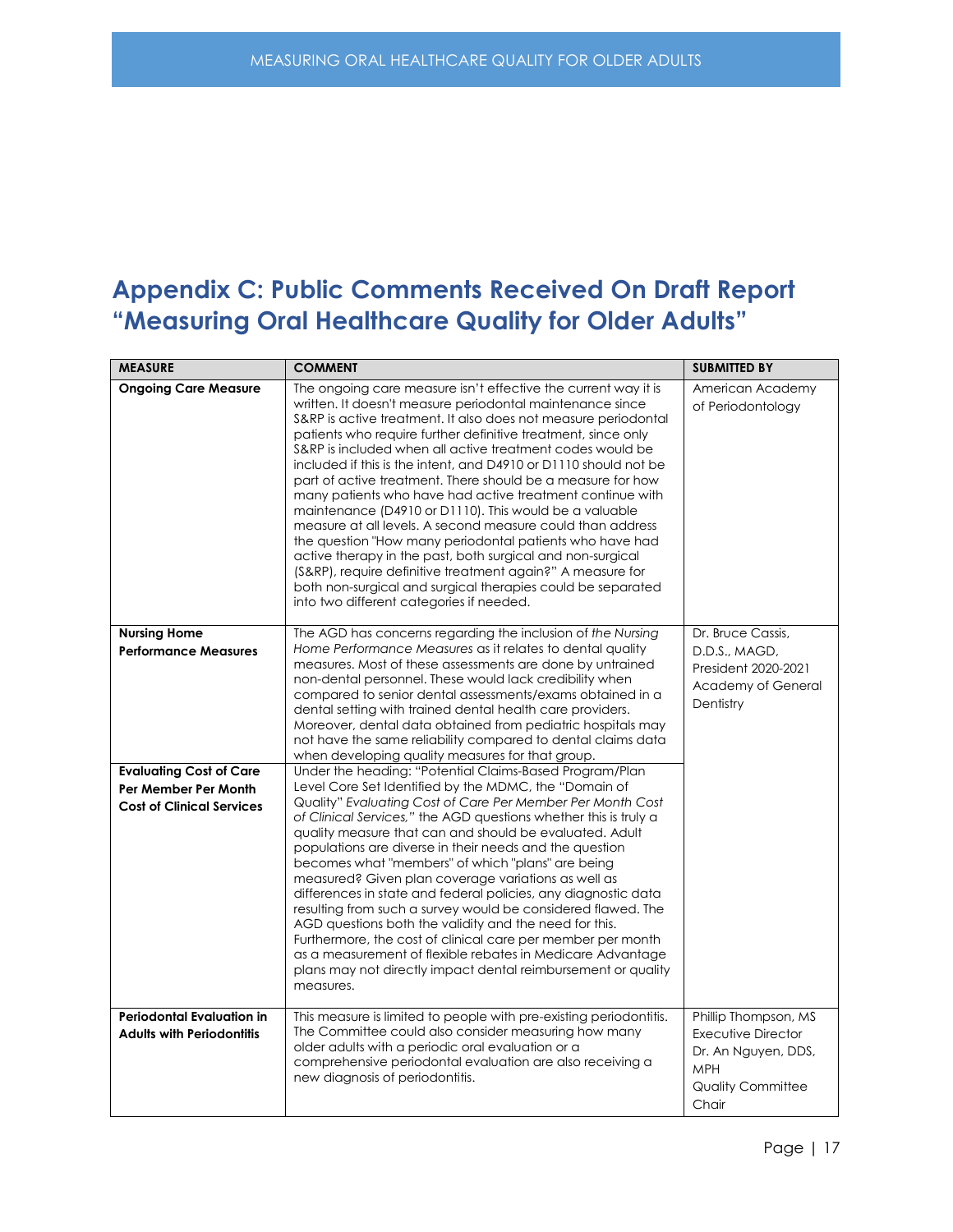|                                                                                                 | As is the case for many outcomes-based measures in dentistry,<br>NNOHA recommends the use of diagnostic codes whenever<br>possible, and measuring older adult outcomes related to<br>periodontitis is a particular area where this is applicable.                                                                                                                                                                                                                                                                                                                                                                                                                                                                                                                                                                                                                                                                                                                                                                                                                                                                                                                                                                                                                                                                                                                                                                                                                                                                                                                                                                                                                                                                                                                                                                                                                                                                                                                                                                                                                              | National Network for<br><b>Oral Health Access</b><br>(NNOHA)                                 |
|-------------------------------------------------------------------------------------------------|--------------------------------------------------------------------------------------------------------------------------------------------------------------------------------------------------------------------------------------------------------------------------------------------------------------------------------------------------------------------------------------------------------------------------------------------------------------------------------------------------------------------------------------------------------------------------------------------------------------------------------------------------------------------------------------------------------------------------------------------------------------------------------------------------------------------------------------------------------------------------------------------------------------------------------------------------------------------------------------------------------------------------------------------------------------------------------------------------------------------------------------------------------------------------------------------------------------------------------------------------------------------------------------------------------------------------------------------------------------------------------------------------------------------------------------------------------------------------------------------------------------------------------------------------------------------------------------------------------------------------------------------------------------------------------------------------------------------------------------------------------------------------------------------------------------------------------------------------------------------------------------------------------------------------------------------------------------------------------------------------------------------------------------------------------------------------------|----------------------------------------------------------------------------------------------|
| Adults with Diabetes -<br><b>Oral Evaluation</b>                                                | Many federally qualified health centers would be interested in<br>this measure, but it may not be applicable or feasible in<br>settings without integrated medical and dental systems or<br>integrated data sets.                                                                                                                                                                                                                                                                                                                                                                                                                                                                                                                                                                                                                                                                                                                                                                                                                                                                                                                                                                                                                                                                                                                                                                                                                                                                                                                                                                                                                                                                                                                                                                                                                                                                                                                                                                                                                                                              |                                                                                              |
| <b>Topical Fluoride for Adults</b><br>at Elevated Caries Risk                                   | Promotion of this measure could help expand reimbursement<br>for topical fluoride, which is an evidence-based practice for<br>patients with caries risk                                                                                                                                                                                                                                                                                                                                                                                                                                                                                                                                                                                                                                                                                                                                                                                                                                                                                                                                                                                                                                                                                                                                                                                                                                                                                                                                                                                                                                                                                                                                                                                                                                                                                                                                                                                                                                                                                                                        |                                                                                              |
| <b>MEASURE CONCEPTS TO</b><br>LINK ORAL CARE TO<br><b>CHRONIC, CO-MORBID</b><br><b>DISEASES</b> | <b>COMMENT</b>                                                                                                                                                                                                                                                                                                                                                                                                                                                                                                                                                                                                                                                                                                                                                                                                                                                                                                                                                                                                                                                                                                                                                                                                                                                                                                                                                                                                                                                                                                                                                                                                                                                                                                                                                                                                                                                                                                                                                                                                                                                                 | <b>SUBMITTED BY</b>                                                                          |
|                                                                                                 | We agree with and approve the proposed core set of claims-<br><b>based measures.</b> We understand why you started with existing<br>validated measures developed for the pediatric and adult<br>population as a reference to develop the core set of claims-<br>based measures for the geriatric population.<br>Older adults are at a higher risk for chronic systemic diseases<br>that are not as prevalent in younger adults and thus are not<br>frequently measured in younger counterparts. Many of these<br>chronic conditions can affect a person's functional abilities,<br>cognitive abilities or quality of life, which increase their risk of<br>oral disease, ability to perform self-care, and ability to access<br>dental care. We would encourage the addition of future<br>claims-based measures to target these at risk individuals. These<br>individuals may include, but are not limited to older adults who<br>have dementia, heart disease, cerebrovascular disease,<br>arthritis, cancer, Parkinson's disease and diabetes. We believe<br>some of your proposed core measures could easily be<br>adapted to include patients with these conditions.<br><b>Example #1:</b> Adults with Cerebrovascular Disease - Oral<br>Evaluation. The percentage of enrolled adults with<br>cerebrovascular disease who received a comprehensive or<br>periodic oral evaluation within the reporting year.<br><b>Example #2:</b> Adults with Dementia - Preventive Services. The<br>percentage of older adults with dementia who received a<br>prophy, scaling or root planning, cleaning in the presence of<br>gingival inflammation, periodontal maintenance, or topical<br>fluoride application with in the reporting year.<br>With the growing importance of interprofessional collaboration<br>between care providers and the effect of oral health on a<br>patient's general health, these measures which link oral care to<br>chronic disease can be useful measurements to track the oral<br>healthcare services of older adults at high risk of oral diseases. | The Council of<br><b>Geriatric Dentistry</b><br><b>Special Care Dentistry</b><br>Association |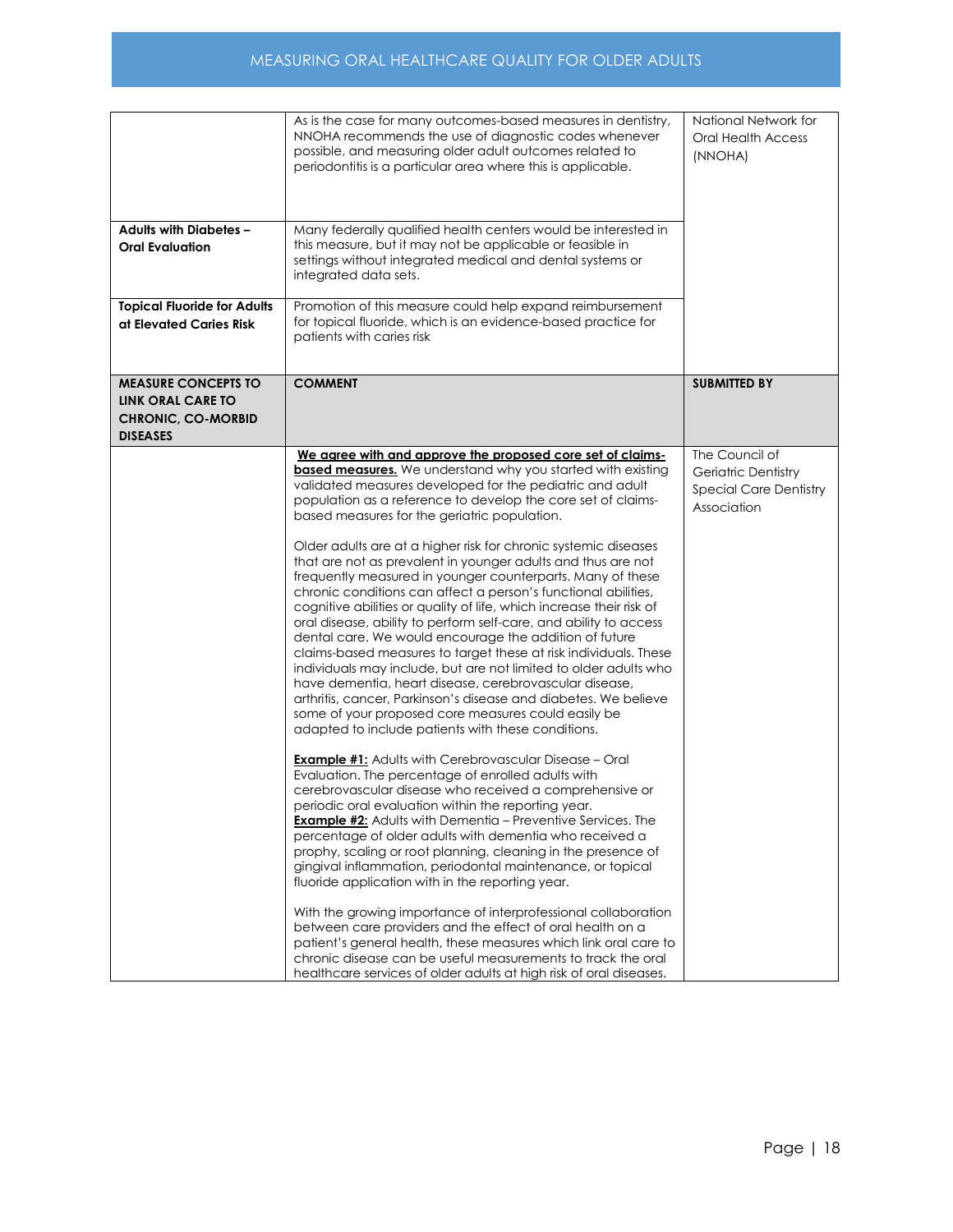|                             | In the future I would encourage measures that target older<br>adults with co morbidities that impact oral health. Integrating<br>oral health and the 4 major non-communicable diseases<br>(cardiovascular disease, diabetes, cancer, COPD) is an<br>essential component of health and wellness in older adults<br>since they share multiple risk factors and inflammatory<br>processes.<br><b>Example</b> would be the % of older adults with dementia that are<br>diagnosed with aspirational pneumonia (as an indicator of<br>high oral bacteria levels/poor oral health)                                                                                                                                                                                                                                                                                                                                                                                                                                                                                                                                     | Karin V. Arsenault,<br>DMD, MPH<br>Clinical Director,<br>Geriatric Center<br>Program<br>Department of Public<br>Health and<br>Community Service                                                     |
|-----------------------------|-----------------------------------------------------------------------------------------------------------------------------------------------------------------------------------------------------------------------------------------------------------------------------------------------------------------------------------------------------------------------------------------------------------------------------------------------------------------------------------------------------------------------------------------------------------------------------------------------------------------------------------------------------------------------------------------------------------------------------------------------------------------------------------------------------------------------------------------------------------------------------------------------------------------------------------------------------------------------------------------------------------------------------------------------------------------------------------------------------------------|-----------------------------------------------------------------------------------------------------------------------------------------------------------------------------------------------------|
|                             | Chronic diseases/combination medications-While<br>medications are the primary cause of <b>hyposalivation</b> , and that<br>it affects about 20-33% of older adults. Single medications<br>sometimes cause dry mouth, but generally it is a combination<br>of medications used for chronic diseases. With the<br>advancement of EHRs, it will be useful to know what common<br>medications combinations are having the greatest impact on<br>hyposalivation, thus providing an opportunity to collaborate<br>with medical professionals to modify medication management<br>when possible.                                                                                                                                                                                                                                                                                                                                                                                                                                                                                                                        | Janet Yellowitz, DMD,<br><b>MPH</b><br>Director, Special Care<br>Clinic<br>University of Maryland<br>School of Dentistry<br>Member, ADA<br>National Elder Care<br><b>Advisory Committee</b>         |
|                             | <b>Obstructive Sleep Apnea</b> should be included on page 3. This is<br>a very significant oral health condition that has considerable<br>bearing on other oral conditions (perio, etc.) and on chronic<br>diseases (diabetes, CVD, hypertension, etc.). We need to be<br>measuring the incidence and severity of OSA in 2021 and<br>beyond.<br>Obesity. I see verbiage about diabetes which is a<br>great addition but obesity can and should be<br>measured: height and weight allows computation of BMI<br>which is a very significant co factor in oral and chronic<br>systemic diseases. I'll bet Dr. Cassamasimo will take action on<br>this once he is aboard.<br>Measure Development Challenges - I have a very difficult time<br>understanding your "measures", "numerators" and<br>"denominators" despite taking webinars with your teachers and<br>studying the website. Are they truly of any value? They seem<br>focused on large, insurance based practicesmost of the<br>dentistry done in the USA is still in small, privately owned<br>practices. You are not playing to the current audience. | Dr. Joseph R<br>Greenberg, DMD<br><b>FAGD FCPP</b>                                                                                                                                                  |
| <b>ORAL HEALTH OUTCOMES</b> | <b>COMMENT</b>                                                                                                                                                                                                                                                                                                                                                                                                                                                                                                                                                                                                                                                                                                                                                                                                                                                                                                                                                                                                                                                                                                  | <b>SUBMITTED BY</b>                                                                                                                                                                                 |
|                             | What is most important for the older adults we treat is access<br>(utilization), prevention (prophylaxis, exams), and stability<br>(avoidance and resolution of acute conditions of<br>pain/infection).<br>1.<br>The Smith 2005 study I've attached demonstrates how<br>to operationalize oral health stability in<br>institutionalized elders (no new treatment needs at a<br>recall exams following initial treatment identified at<br>initial exam).                                                                                                                                                                                                                                                                                                                                                                                                                                                                                                                                                                                                                                                         | Dr. Lyubov<br>Slashcheva, DDS, MS,<br>FABSCD, DABDPH<br>Dentist, AppleTree<br>Dental<br>Research<br>Collaborator, Mayo<br>Clinic<br>Member, ADA<br>National Elder Care<br><b>Advisory Committee</b> |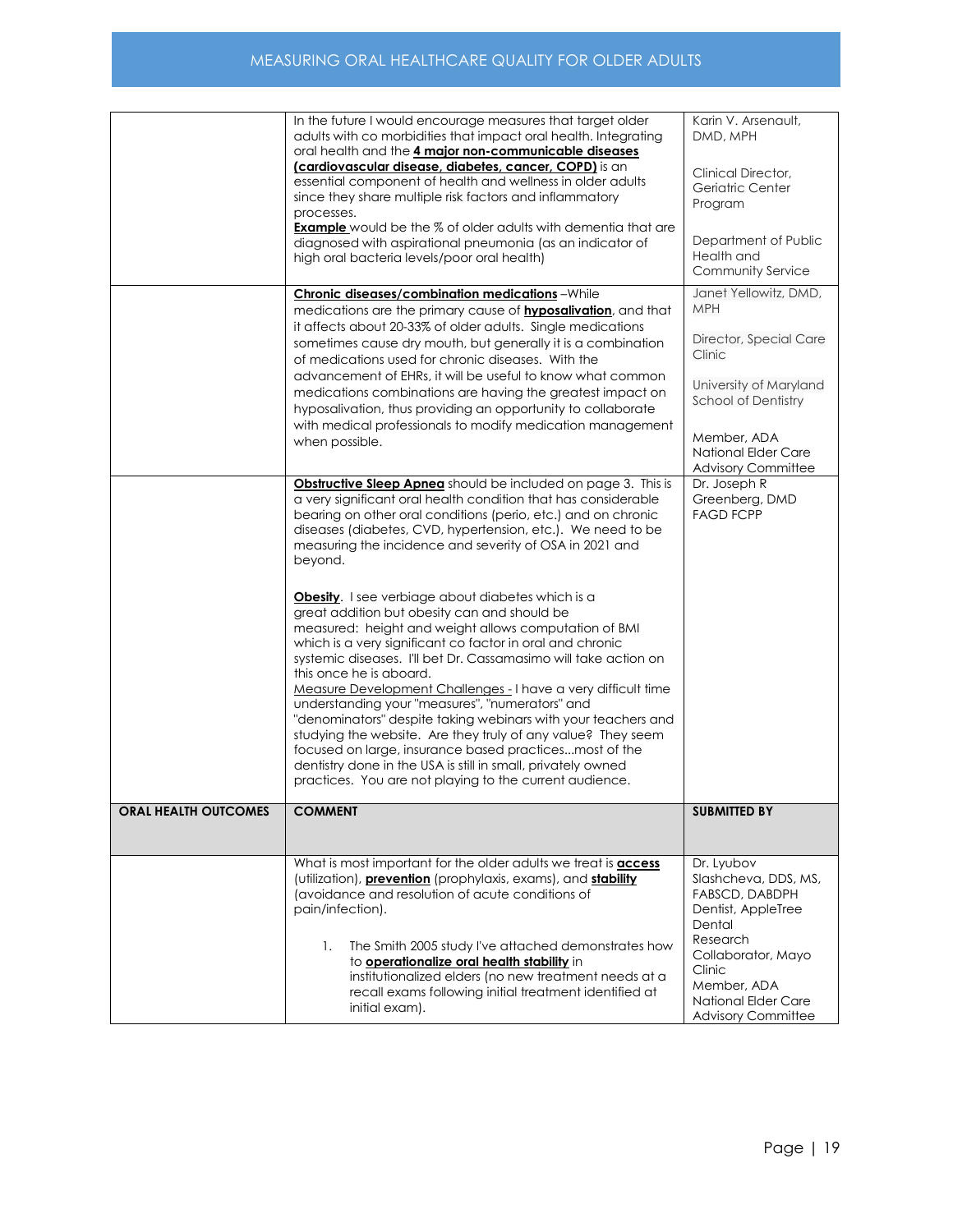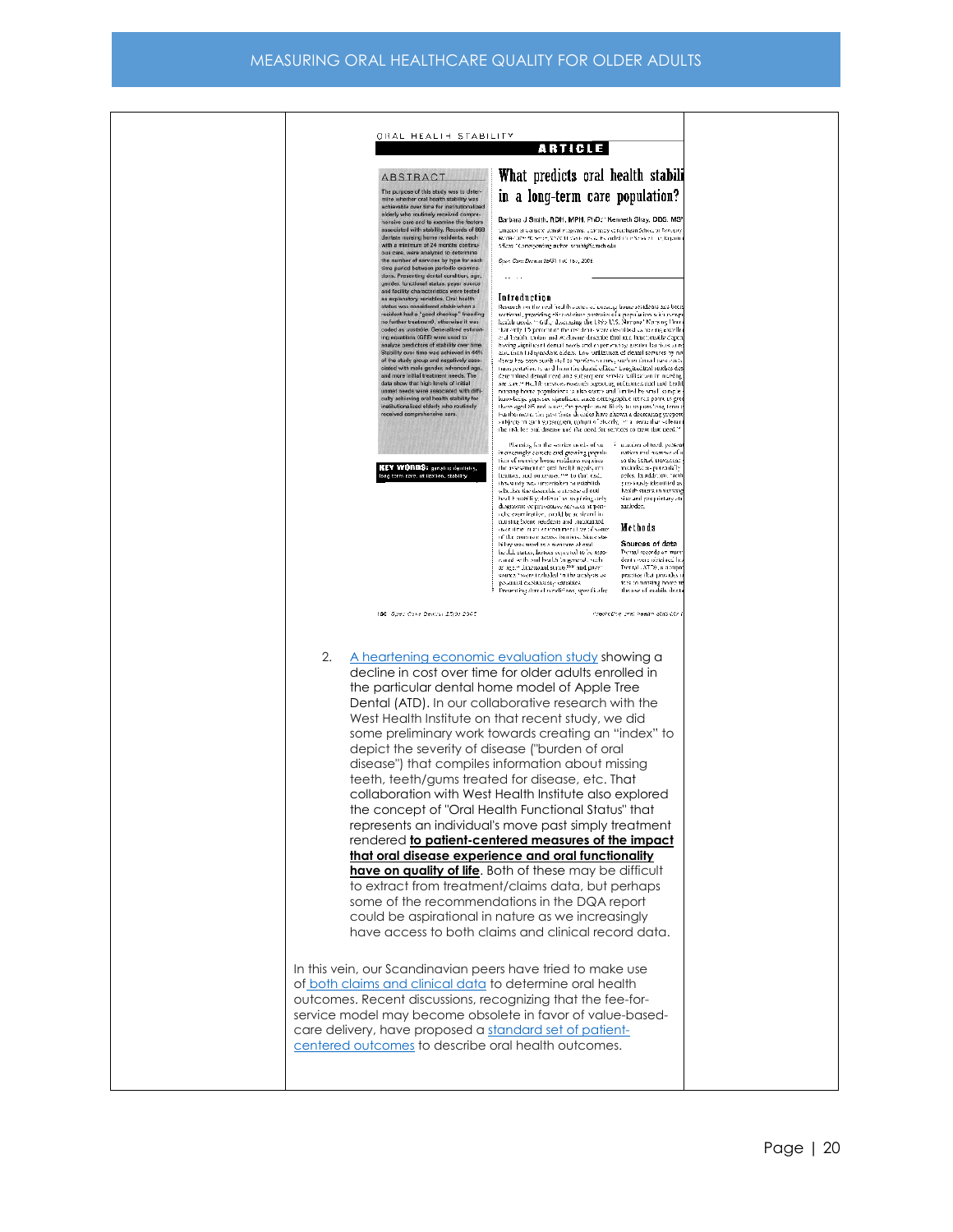|                                           | 1.             | Caries/decay - is it possible to identify the extent of<br>disease treated? ie) number of services treated?<br>Preventive efforts (SDF),                                                                                                                                                                                                                                                                                                                                                                                                                                                                                                                                                                                                                       | Janet Yellowitz, DMD,<br><b>MPH</b><br>Director, Special Care                                                                     |
|-------------------------------------------|----------------|----------------------------------------------------------------------------------------------------------------------------------------------------------------------------------------------------------------------------------------------------------------------------------------------------------------------------------------------------------------------------------------------------------------------------------------------------------------------------------------------------------------------------------------------------------------------------------------------------------------------------------------------------------------------------------------------------------------------------------------------------------------|-----------------------------------------------------------------------------------------------------------------------------------|
|                                           | 2.             | Periodontal disease - As periodontal disease has<br>been redefined by the AAP - are these standards<br>reflected in the guidelines of data collection -<br>I understand this is difficult, and certainly not<br>definitive, it may be possible to identify the type of<br>disease based on the number or kinds of treatment<br>provided. At a minimum it may be a place to start.                                                                                                                                                                                                                                                                                                                                                                              | Clinic<br>University of Maryland<br><b>School of Dentistry</b><br>Member, ADA<br>National Elder Care<br><b>Advisory Committee</b> |
|                                           | 3.             | Identifying the edentulous population could be useful<br>to help identify 'when' in one's adult life the process<br>of edentulism occurs.<br>Some adults become edentulous early in life, many<br>have difficulty wearing complete dentures, while<br>others are edentulated at later years. Is it possible to<br>identify the dental utilization patterns of adults both<br>prior to and following the loss of all teeth? We<br>suspect that older adults lose all of their teeth due to<br>years of neglect, however, I do not believe we<br>"know" this.                                                                                                                                                                                                    |                                                                                                                                   |
|                                           | 4.             | Oral cancer – it would be useful to identify in what<br>type of practice the lesion is diagnosed and treated.<br>Many elders seek care from ENT providers, not<br>dentists, when they suspect something is going on in<br>their mouths. Helping to identify this information<br>could help address oral health literacy (a component<br>determining utilization).                                                                                                                                                                                                                                                                                                                                                                                              |                                                                                                                                   |
|                                           | 5.             | Dental insurance – how are utilization patterns<br>different in older adults with/without dental insurance.<br>While most elders do not have dental insurance -<br>Medicare Advantage programs have been including<br>it at various levels of care. What is the impact of this<br>change in policy? What is the range and type of<br>coverages provided by Medicare Advantage                                                                                                                                                                                                                                                                                                                                                                                  |                                                                                                                                   |
| DATA/MEASUREMENT<br><b>INFRASTRUCTURE</b> | <b>COMMENT</b> |                                                                                                                                                                                                                                                                                                                                                                                                                                                                                                                                                                                                                                                                                                                                                                | <b>SUBMITTED BY</b>                                                                                                               |
|                                           | relevant:      | In the objectives listed under the in heading of "Current State<br>of Oral Healthcare Measures Focused on Older Adults,"<br>number 3 states: "Conduct a preliminary assessment of the<br>current measurement infrastructure to support reporting oral<br>healthcare quality measures for older adults." The AGD seeks<br>to clarify the purpose of the assessment of the measurement<br>infrastructure. This explanation will provide us with a clearer<br>picture of the committee's direction.<br>Under that same heading, prior surveys deemed "appropriate<br>for this population in March 2021" are named. Among the<br>citations listed, some include <b>data too old to be considered</b><br>• The NQF Nursing Home Performance Measures - published in | Dr. Bruce Cassis,<br>D.D.S., MAGD,<br>President 2020-2021<br>Academy of General<br>Dentistry                                      |
|                                           | 2004.          | • National Oral Health Surveillance System The page leading to<br>"Adult Indicators" was last updated in 2015. Under "Teeth"<br>Cleaning" the page states: "Please note: Data for this indicator                                                                                                                                                                                                                                                                                                                                                                                                                                                                                                                                                               |                                                                                                                                   |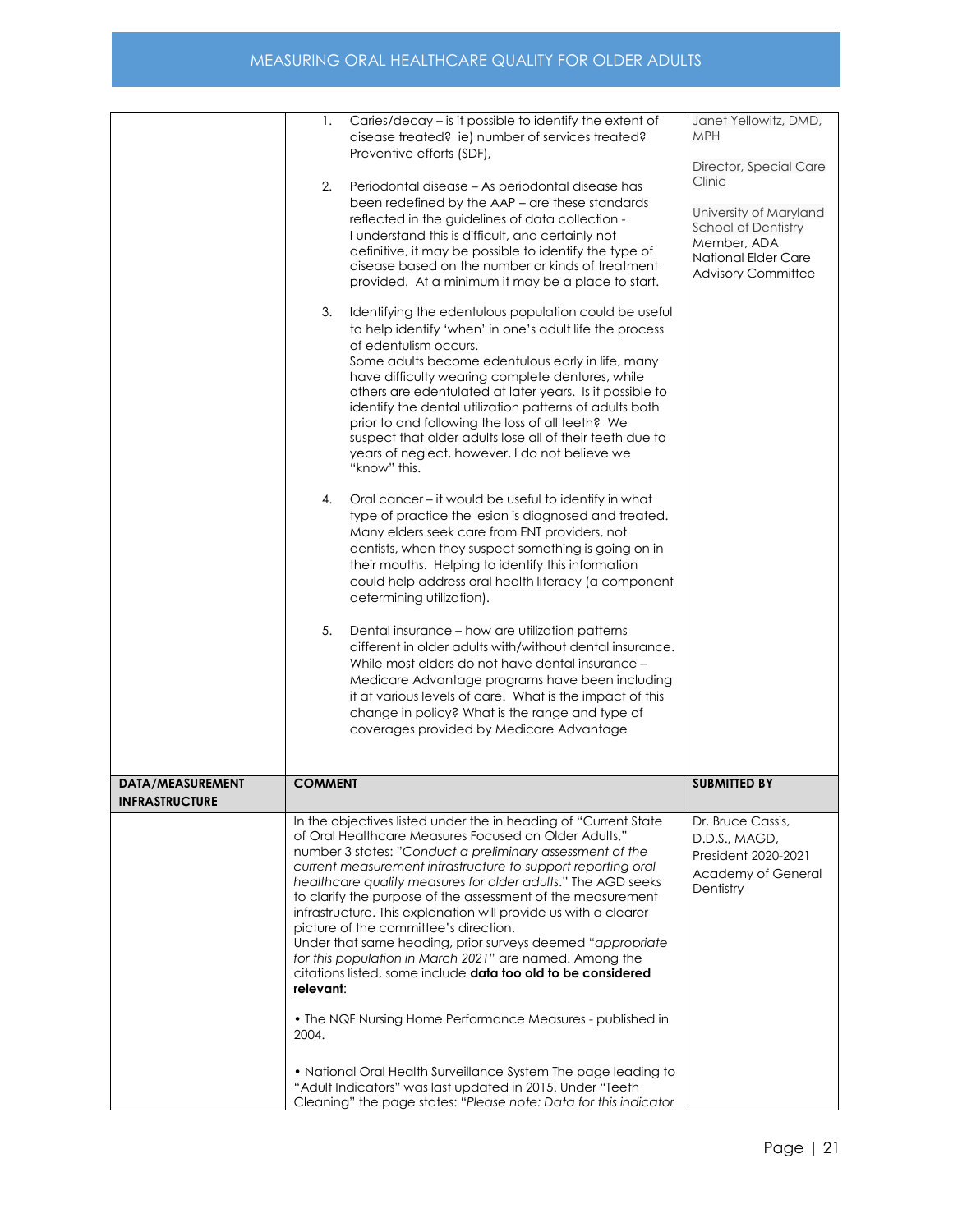| is not available for years after 2010." Further, the source links<br>listed for National Oral Health Surveillance System all lead to<br>broken links ( <i>Error 522</i> ).<br>And finally, under Policies Impacting Benefit Coverage, the<br>Academy of General Dentistry supports the intent to design<br>quality measures for older adults that lead to improvement in a<br>dental office setting. However as stated earlier, the AGD<br>questions the application of any unsupported or unreliable<br>data in the development of those, or any other, quality<br>measures for older adults. The Academy of General Dentistry<br>believes the goal is to assist the provider in the assessment of<br>outcomes for the purpose of continued improvement in<br>patient care delivery.<br>Diagnostic Codes - The report discusses the fact that there are                                                                                                                                                                                                                                                                                                                                                                                                                                                                                                                                                                                                                                                                                                                                                                                                                                                                                                                                                                                                                                                                                                                                                    | American Academy                                                                                                                                                                     |
|-------------------------------------------------------------------------------------------------------------------------------------------------------------------------------------------------------------------------------------------------------------------------------------------------------------------------------------------------------------------------------------------------------------------------------------------------------------------------------------------------------------------------------------------------------------------------------------------------------------------------------------------------------------------------------------------------------------------------------------------------------------------------------------------------------------------------------------------------------------------------------------------------------------------------------------------------------------------------------------------------------------------------------------------------------------------------------------------------------------------------------------------------------------------------------------------------------------------------------------------------------------------------------------------------------------------------------------------------------------------------------------------------------------------------------------------------------------------------------------------------------------------------------------------------------------------------------------------------------------------------------------------------------------------------------------------------------------------------------------------------------------------------------------------------------------------------------------------------------------------------------------------------------------------------------------------------------------------------------------------------------------|--------------------------------------------------------------------------------------------------------------------------------------------------------------------------------------|
| no diagnostic codes, which does create a huge problem.<br>When they are integrated into an EDR, they would help stratify<br>the types of periodontal disease and the treatment applied to<br>each, which would also help establish treatment guidelines.<br><b>EHR Interoperability -</b> A bigger problem currently is the lack of<br>interoperability for EHR. This affects periodontal disease to a<br>great extent since so many systemic diseases are associated<br>with a higher risk of periodontal disease. Even with diabetes,<br>there are few claims systems or carriers that link medical with<br>dental, so providers who treat periodontal disease have no<br>way of indicating that diabetes is present through dental<br>claims systems. This area of important measurement is severely<br>lacking.<br>Age Group - The age group that is included in the current<br>measures (over 30) would skew the measures if, as stated in the<br>opening section of the report, the measures should be focusing<br>on the geriatric population. Adding those between the ages of<br>30-50 or 30-60 would prevent a true picture of the current status<br>of not only periodontal disease but also the resulting treatment.<br>The percentage of disease and treatment in the 30-50 age<br>group is far less than those above 50. Not only are the numbers<br>and percentages affected, but the type of treatment would<br>also be different in most cases which would affect the<br>outcomes. If the DQA wants to consider adults as a whole,<br>then that should be anyone over the age that was established<br>in the pediatric measure (i.e., 21). If the DQA wants a true<br>picture of the health of the geriatric population, then that<br>should focus on an older age group-perhaps 55+. If the DQA<br>wants to look at periodontal health measures, then that might<br>even be a different age- possibly 50? The specific age groups<br>should be able to be determined from the literature. | of Periodontology                                                                                                                                                                    |
| NNOHA recommends standardizing definitions and criteria for<br>this age-based population. This standardization can also serve<br>to create focus and drive outcomes for a defined population,<br>for which there is increasingly more evidence that there is<br>significant opportunity to improve quality of care.<br>NNOHA supports the adoption and implementation of<br>diagnostic codes as a mechanism to drive higher levels of<br>transparency, quality, and evidence-based standardization in<br>dentistry and within a larger healthcare context. This is<br>particularly important for older adults, where dental outcomes<br>can be particularly mediated and impacted by chronic<br>medical conditions. This is an area of work for which there is<br>significant opportunity for partnership between NNOHA and<br>DQA.                                                                                                                                                                                                                                                                                                                                                                                                                                                                                                                                                                                                                                                                                                                                                                                                                                                                                                                                                                                                                                                                                                                                                                         | Phillip Thompson, MS<br>Executive Director<br>Dr. An Nguyen, DDS,<br><b>MPH</b><br><b>Quality Committee</b><br>Chair<br>National Network for<br><b>Oral Health Access</b><br>(NNOHA) |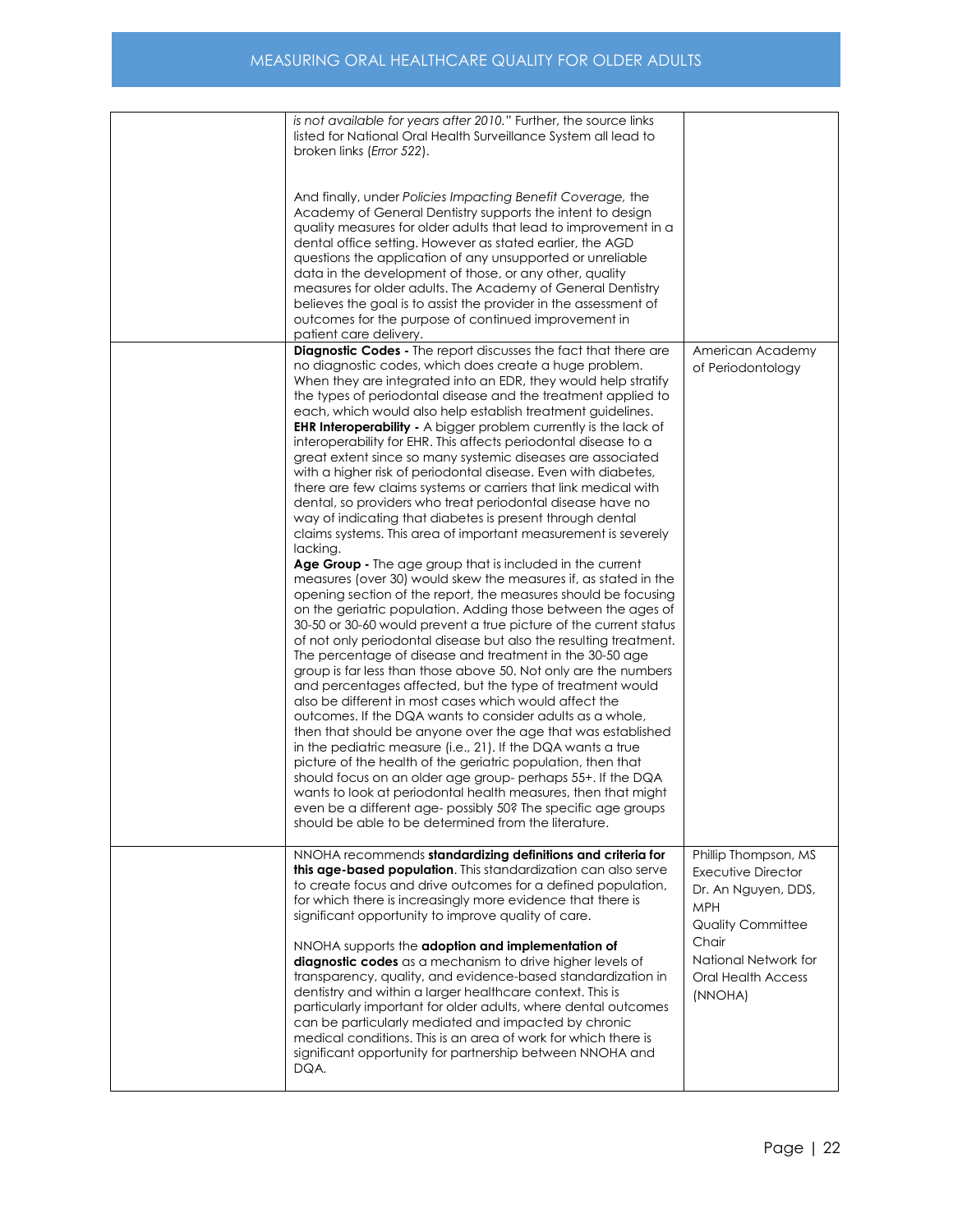| <b>IN SUPPORT/FURTHER</b><br><b>REVIEW/ADDITIONAL</b><br><b>CONSIDERATIONS</b> | NNOHA would like the Committee to consider quality<br>measures for older adults with applicability that is more<br>widespread. Many of the proposed measures are applicable<br>to specific settings, like hospitals and academic centers<br><b>COMMENT</b>                                                                                                                                                                                                                                                                                                                                                                                                                                                                                                                                                                                                                                                                                                                                                                                                                                                                                                                                                                                                                                                                                                                                                        | <b>SUBMITTED BY</b>                                                                                                                                                                         |
|--------------------------------------------------------------------------------|-------------------------------------------------------------------------------------------------------------------------------------------------------------------------------------------------------------------------------------------------------------------------------------------------------------------------------------------------------------------------------------------------------------------------------------------------------------------------------------------------------------------------------------------------------------------------------------------------------------------------------------------------------------------------------------------------------------------------------------------------------------------------------------------------------------------------------------------------------------------------------------------------------------------------------------------------------------------------------------------------------------------------------------------------------------------------------------------------------------------------------------------------------------------------------------------------------------------------------------------------------------------------------------------------------------------------------------------------------------------------------------------------------------------|---------------------------------------------------------------------------------------------------------------------------------------------------------------------------------------------|
|                                                                                | I believe this is a good start, realizing the limited data sets and<br>sources for data accumulation.<br>I would support such an endeavor as written.                                                                                                                                                                                                                                                                                                                                                                                                                                                                                                                                                                                                                                                                                                                                                                                                                                                                                                                                                                                                                                                                                                                                                                                                                                                             | Dr. Stephen J. Canis,<br>DMD, CDC<br><b>Chief Dental Officer</b><br>Progressive Dental<br>Concepts                                                                                          |
|                                                                                | The aspect I'd like to address is the preventive/educational<br>aspect. The majority of oral/dental problems can be avoided<br>with proper daily oral hygiene and food management. It's just<br>that simple!<br>The report certainly comments on these issues at the top of<br>page 8. It advises: "For example, additional concepts<br>addressing dental caries prevention and managementoral<br>health education/review of self-management goalsneed<br>further review".<br>So, I'd just advise it's critical that those aspects get "further<br>review" so they can be measured as well.                                                                                                                                                                                                                                                                                                                                                                                                                                                                                                                                                                                                                                                                                                                                                                                                                       | Dr. Michael Reed, DDS<br>Mobile Dental Care<br>Member, ADA<br>National Elder Care<br><b>Advisory Committee</b>                                                                              |
|                                                                                | Based on the Potential claims based program/plan level core<br>set identified by MDMC,<br>Please consider:<br>Adults with hypertension (as it is the #1 chronic<br>А.<br>condition). If blood pressure readings are<br>documented, this would be another measure of<br>quality of care provided.<br>В.<br>Adults with heart diseases (another major chronic<br>condition)<br>C. Adults with artificial joints - (while guidelines have<br>been established for antibiotic premedication<br>usage - there is a wide discrepancy is following<br>these guidelines - and it is unclear why this<br>occurs) - Subsequent joint infection information<br>would be useful as well.<br>Topical fluoride is often provided to patients not<br>D.<br>at elevated caries risk - and 'should' be<br>measured. Including SDF for caries<br>management and caries prevention. (new<br>guideline)<br>Е.<br>Utilization of adults 50 years and older who<br>received at least one dental service within past<br>year. (include type of service provided, and<br>date of last dental visit for individual)<br>Treatment Services - (as identified for children)<br>F.<br>Caries risk documentation - (as identified for<br>G.<br>children)<br>Oral evaluation -<br>Η.<br>(as identified for children)<br>Care continuity - (as identified for children)<br>Ι.<br>Usual source of services - (as identified for<br>J.<br>children) | Janet Yellowitz, DMD,<br><b>MPH</b><br>Director, Special Care<br>Clinic<br>University of Maryland<br>School of Dentistry<br>Member, ADA<br>National Elder Care<br><b>Advisory Committee</b> |
|                                                                                | Developing quality measures for older adults is critical tool for<br>improving oral health care quality and outcomes. I truly<br>appreciate the effort that went into this very insightful<br>document. It was very helpful that you provided background<br>information with references for additional information. The                                                                                                                                                                                                                                                                                                                                                                                                                                                                                                                                                                                                                                                                                                                                                                                                                                                                                                                                                                                                                                                                                           | Karin V. Arsenault,<br>DMD, MPH                                                                                                                                                             |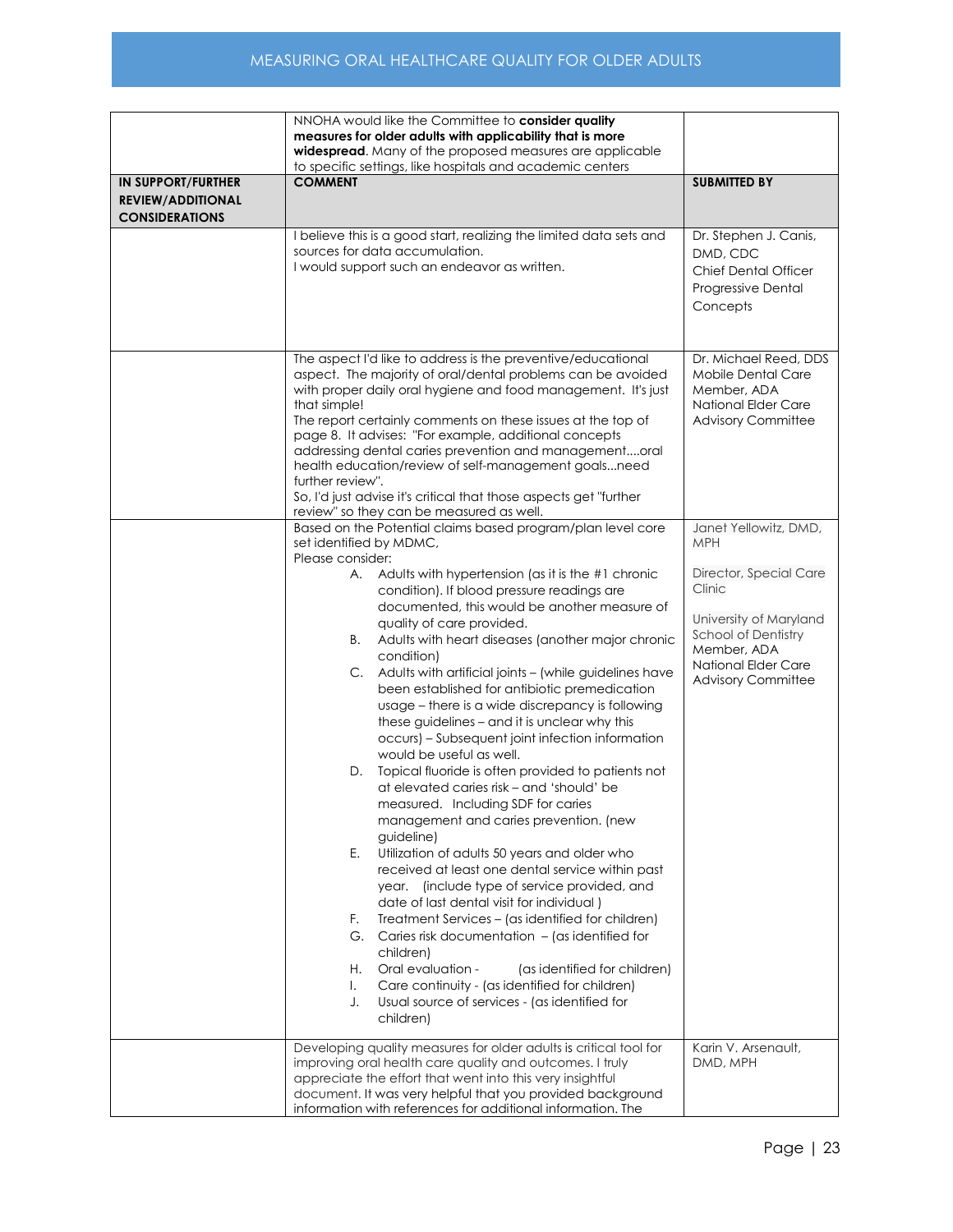| proposed measures are an excellent beginning and provide a<br>framework to look at quality measures in older adults.<br>Bulleted are some of my suggestion:<br>Oral health problems most prevalent in older adults<br>Tooth decay<br>$\circ$<br>Gum/periodontal disease<br>$\circ$<br>Tooth loss<br>$\circ$<br>Oral cancer<br>$\circ$                                                                                                                                                        | Clinical Director,<br>Geriatric Center<br>Program<br>Department of Public<br>Health and<br>Community Service |
|----------------------------------------------------------------------------------------------------------------------------------------------------------------------------------------------------------------------------------------------------------------------------------------------------------------------------------------------------------------------------------------------------------------------------------------------------------------------------------------------|--------------------------------------------------------------------------------------------------------------|
| It would be helpful to stratify data by age, sex,<br>٠<br>race/ethnicity, payer (private insurance, Medicaid,<br>etc.), and geographic location urban/rural areas.                                                                                                                                                                                                                                                                                                                           |                                                                                                              |
| Measures that would evaluate multiple aspects of<br>٠<br>care<br>Utilization<br>$\circ$<br>% of 65 and older who received at<br>$\circ$<br>least one dental service within a<br>year/within 2 years.<br>% of 65 and older who had a<br>$\circ$<br>periodic exam within the past year.                                                                                                                                                                                                        |                                                                                                              |
| Access to care<br>$\circ$<br>% of 65 and older adults who<br>$\circ$<br>received<br>synchronous/asynchronous<br>teledentistry visits                                                                                                                                                                                                                                                                                                                                                         |                                                                                                              |
| Preventative<br>$\circ$<br>% of 65 and older who received a<br>$\circ$<br>comprehensive periodontal evaluation<br>% of 65 and older who received<br>$\circ$<br>SDF interim caries arresting<br>$\bullet$<br>medication<br>Topical fluoride application of<br>fluoride varnish<br>Application of desensitizing<br>resin for cervical and/or root<br>surfaces per tooth<br>% of smokers 65 and older who<br>$\circ$<br>received tobacco counselling<br>% 65 and older who received nutritional |                                                                                                              |
| $\circ$<br>counselling<br>% 65 and older who received caries risk<br>$\circ$<br>assessment<br>% 65 and older whose salivary flow was<br>$\circ$<br>assessed                                                                                                                                                                                                                                                                                                                                  |                                                                                                              |
| Corrective procedures<br>$\circ$<br>Restorative<br>$\circ$<br>Complete denture fabrication<br>$\circ$                                                                                                                                                                                                                                                                                                                                                                                        |                                                                                                              |
| Surgical<br>$\circ$<br>% 65 and older who had a tooth<br>$\circ$<br>extraction<br>% 65 and older who had a biopsy<br>$\circ$                                                                                                                                                                                                                                                                                                                                                                 |                                                                                                              |